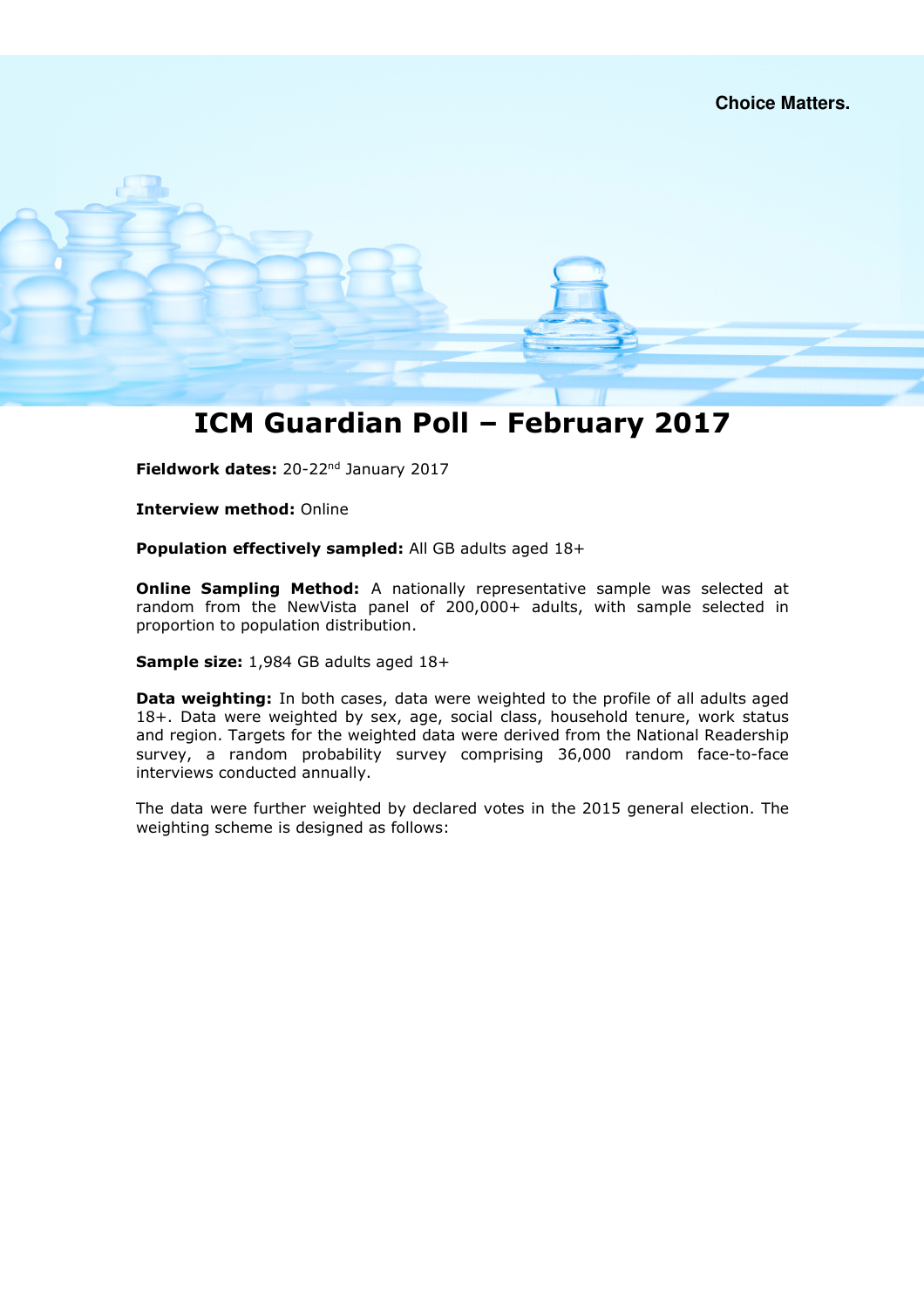### Weighting by past votes – online

The sample were fully weighted to the 2015 General Election result. Recall on online tests has been superior to that achieved over the telephone, and given the resultant minimal impact of past weight voting online, making provision for faulty recall seems unnecessary.

### Weighting for turnout

ICM has constructed a turnout probability matrix based on an interlocking combination of age and social grade. Turnout estimates from various sources, most notably but not limited to the British Election studies were factored into the matrix in order provide a best estimate for each demographic subgroup, modelled to population incidence and real turnout levels from the 2015 General Election.

#### Weighting for political interest

The data is weighted to the standard question on level of interest in politics, from BES 2015.

### Voting intentions: ICM derives vote intentions from 2 questions.

First of all respondents are asked if they are registered to vote in UK elections. Those not registered are excluded from vote intention calculations.

Then, respondents are asked how likely it is that they would be to go and vote in a new election, although this question is no longer used to create turnout factors. Those who say they will vote are asked to say which party they would support in a new election. Respondents are then asked whether they voted in 2015 and which party they voted for in that election.

The vote figures shown in the tables are calculated after ICM has excluded those who are not registered, say they will not vote, refuse to answer the question or don't know who they would vote for (but see below).

### Adjustment process 1: 'Partial Refuser' Reallocation

- A.) 75% of 2015 Conservative and Labour voters who refuse to answer the vote intention question or say they don't know, are added back to the party they voted for in 2015.
- B.) 50% of 2015 voters for all other parties who refuse to answer the vote intention question or say they don't know, are added back to the party they voted for in 2015.

### Adjustment process 2: 'Total Refuser' Reallocation

'Total refusers' are people who refuse/DK their future vote intention AND also refuse/DK who they voted for in the previous General Election (2015). Given the lack of any political information about such respondents to date, ICM has excluded them from the vote intention figures. However, our post-2015 Recall Survey revealed that Total Refusers (who were subsequently willing to tell us what they did in the 2015 General Election) split disproportionately across different parties. Indeed, one important observation was that more than half of all Total Refusers actually voted Conservative, with more than twice as many voting Conservative than Labour.

Our new adjustment thus reallocates some Total Refusers back into the poll sample. This is achieved in the following way: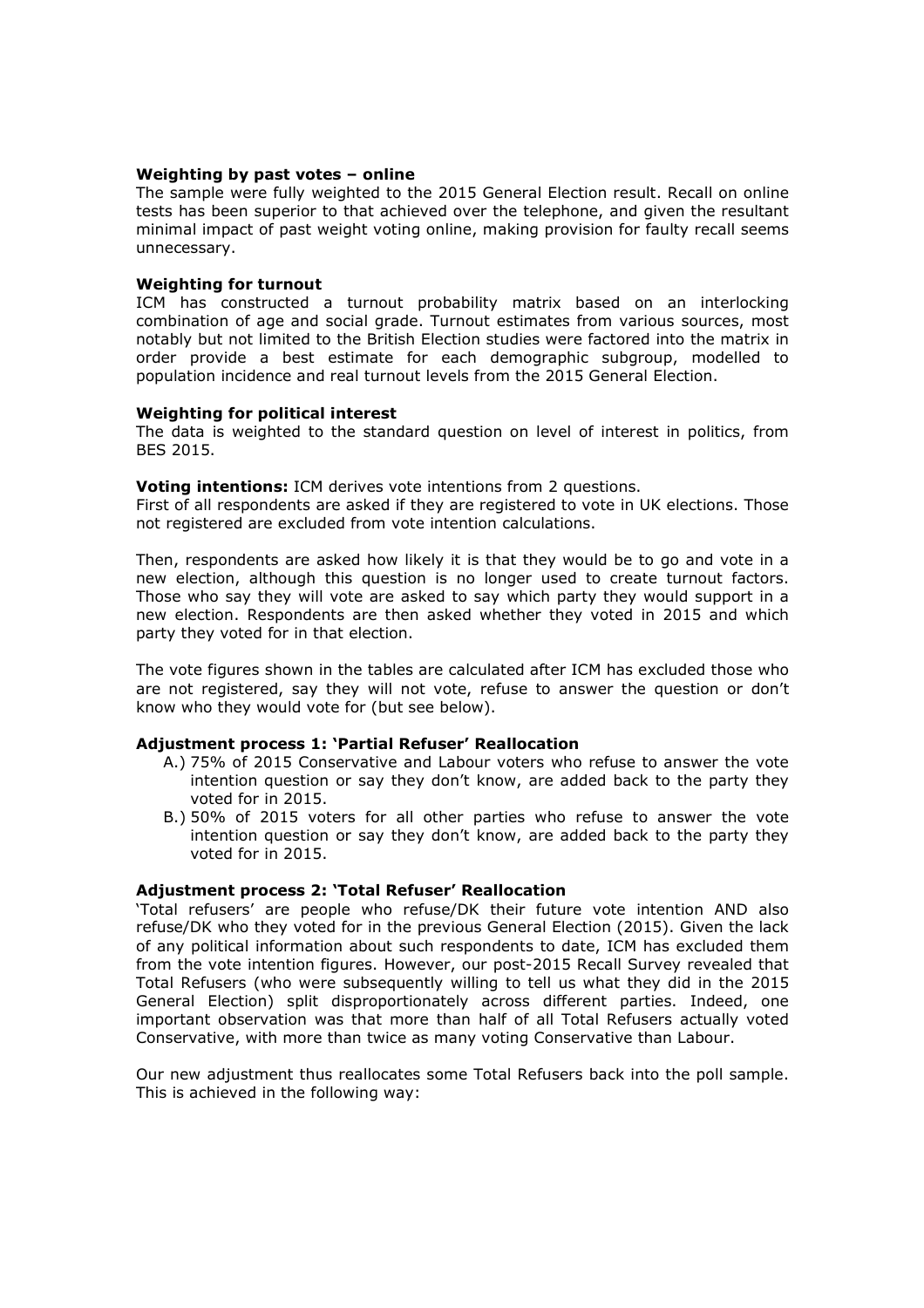- 1. The number of Total Refusers on any poll is multiplied by the proportion of Partial Refusers who were (already) re-allocated in Adjustment Process 1. (For example, if 60% of Partial Refusers were added back, then 60% of Total Refusals will be added back).
- 2. Total Refusers are then multiplied by each party's share of reallocated Partial Refusers. (For example, if 40% of already allocated Partial Refusals were 2015 Conservative voters, then 40% of remaining Total Refusals will be reallocated to the Conservatives).
- 3. ICM's default position is that Total Refusers at least look like Partial Refusers in terms of political make-up. However, given the findings of our Recall Poll, we believe that Total Refusals are probably even more pro-Conservative than pro-Labour. In order to allow for this, the share of Total Refusals added back to the Conservatives is increased by 20% (for example, from the 40% mentioned in (2, above) to 60%), with a corresponding reduction of 20% in the share of Total Refuser reallocation to Labour.

**Questions:** The computer tables attached in PDF format show each question, in full, in the order they were put to respondents, all response codes and the weighted and un-weighted bases for all demographics and other data including but not limited that published .

Further enquiries: martin.boon@icmunlimited.com

British Polling Council: ICM is a member of the British Polling Council and abides by its rules. http://www.britishpollingcouncil.org/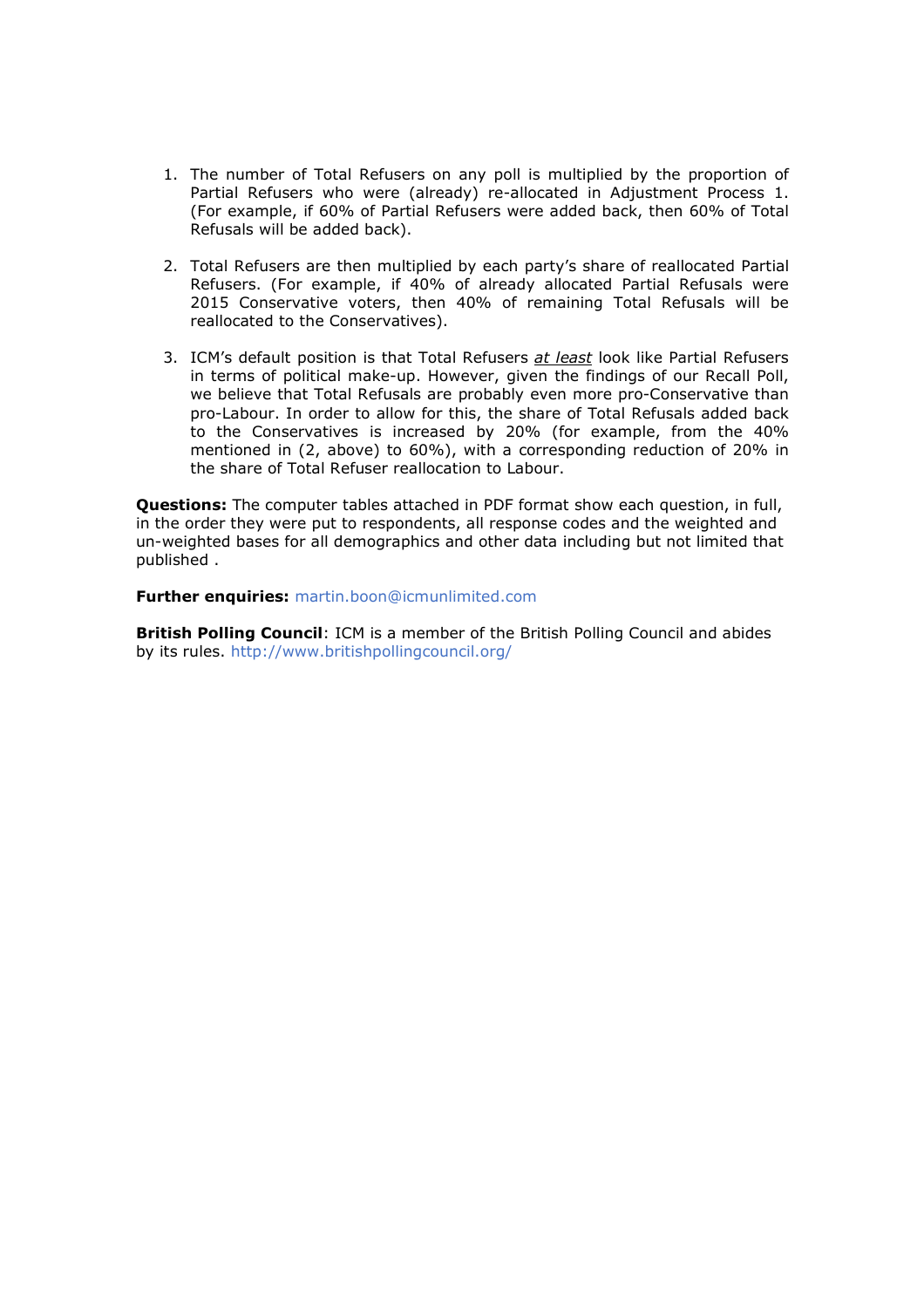Absolutes/col percents

#### Table 1

**QR. As far as you know, is your name on the electoral register, that is, the official list of people who can vote, either where you are living now or somewhere else? Base: All respondents**

|                                          | Gender<br>Aae |            |             |            |            |                   |             |             |               |            | Social Class |            |            |             |            | Voting Intention |                                                      |            |             | Vote In 2015 General<br>Election |             |            |               |            | Region     |               |             |                      |            | EU Ref Vote in June<br>2016 |            |
|------------------------------------------|---------------|------------|-------------|------------|------------|-------------------|-------------|-------------|---------------|------------|--------------|------------|------------|-------------|------------|------------------|------------------------------------------------------|------------|-------------|----------------------------------|-------------|------------|---------------|------------|------------|---------------|-------------|----------------------|------------|-----------------------------|------------|
|                                          | Total         |            | Male Female | 18-24      |            | 25-34 35-64 65-74 |             | $75+$       | NET:<br>$65+$ | AB         | C1           | C2         | DE         | Con         | Lab        | Lib Dem          | UKIP                                                 | Other      | Con         | Lab                              | UKIP        | Lib<br>Dem | Scot-<br>land | Wales      | North      | Mid-<br>lands | South       | NET:<br>Eng-<br>land | Remain     | Leave DK                    | DNV/       |
| Unweighted base                          | 1984          | 941        | 1043        | 164        | 338        | 1118              | 242         | 122         | 364           | 727        | 498          | 268        | 491        | 602         | 449        | 158              | 174                                                  | 169        | 606         | 530                              | 228         | 137        | 181           | 93         | 681        | 621           | 682         | 1710                 | 895        | 876                         | 213        |
| Weighted base                            | 1984          | 896        | 1088        | 235        | 316        | 1035              | 211         | 187         | 399           | 493        | 582          | 414        | 496        | 596         | 429        | 139              | 186                                                  | 162        | 643         | 530                              | 220         | 137        | 169           | 108        | 688        | 647           | 648         | 1708                 | 843        | 908                         | 232        |
| NET: Yes                                 | 1943<br>98%   | 877<br>98% | 1066<br>98% | 212<br>90% | 307<br>97% | 026<br>99%        | 211<br>100% | 187<br>100% | 398<br>100%   | 483<br>98% | 570<br>98%   | 409<br>99% | 481<br>97% | 596<br>100% | 423<br>99% | 137<br>98%       | 186<br>100%                                          | 158<br>97% | 643<br>100% | 529<br>100%                      | 220<br>100% | 136<br>99% | 166<br>98%    | 105<br>98% | 671<br>98% | 638<br>98%    | 634<br>98%  | 1672<br>98%          | 836<br>99% | 903<br>99%                  | 204<br>88% |
| Yes - where living<br>now                | 1915<br>97%   | 870<br>97% | 1045<br>96% | 194<br>83% | 301<br>95% | 023<br>99%        | 210<br>99%  | 187<br>100% | 397<br>100%   | 471<br>96% | 560<br>96%   | 405<br>98% | 480<br>97% | 587<br>98%  | 416<br>97% | 135<br>97%       | 184<br>99%                                           | 155<br>96% | 634<br>99%  | 524<br>99%                       | 220<br>100% | 134<br>98% | 162<br>96%    | 105<br>98% | 660<br>96% | 628<br>97%    | 628<br>97%  | 1648<br>96%          | 824<br>98% | 889<br>98%                  | 201<br>87% |
| Yes - somewhere else/<br>another address | 28<br>1%      | 1%         | 21<br>2%    | 18<br>8%   | 2%         |                   | $1\%$       |             |               | 2%         | 10<br>2%     | $1\%$      |            | 2%          | 2%         | 1%               | 1%                                                   | 2%         | $1\%$       | $1\%$                            |             | 2%         | 2%            |            | 12<br>2%   | 10<br>2%      | 6.<br>$1\%$ | 24<br>1%             | 11<br>1%   | 13<br>1%                    | 3<br>1%    |
| No                                       | 24<br>1%      | 13<br>1%   | $1\%$       | 14<br>6%   | $1\%$      | 1%                |             |             |               | 1%         | $1\%$        | 1%         | 2%         |             | 1%         | $1\%$            | $\overline{\phantom{a}}$<br>$\overline{\phantom{a}}$ | $1\%$      |             |                                  |             |            | 1%            | 2%         |            | 1%            | 1%          | 20<br>$1\%$          | 4          |                             | 18<br>8%   |
| Don't know                               | 17<br>1%      | 1%         | 1%          | 9<br>4%    | 6<br>2%    |                   |             |             |               | 1%         | 6<br>1%      |            | 1%         |             |            |                  | $\overline{\phantom{a}}$                             | 1%         |             |                                  |             | $1\%$      | $1\%$         |            | 1%         |               | 1%          | 16<br>1%             |            |                             | 10<br>4%   |



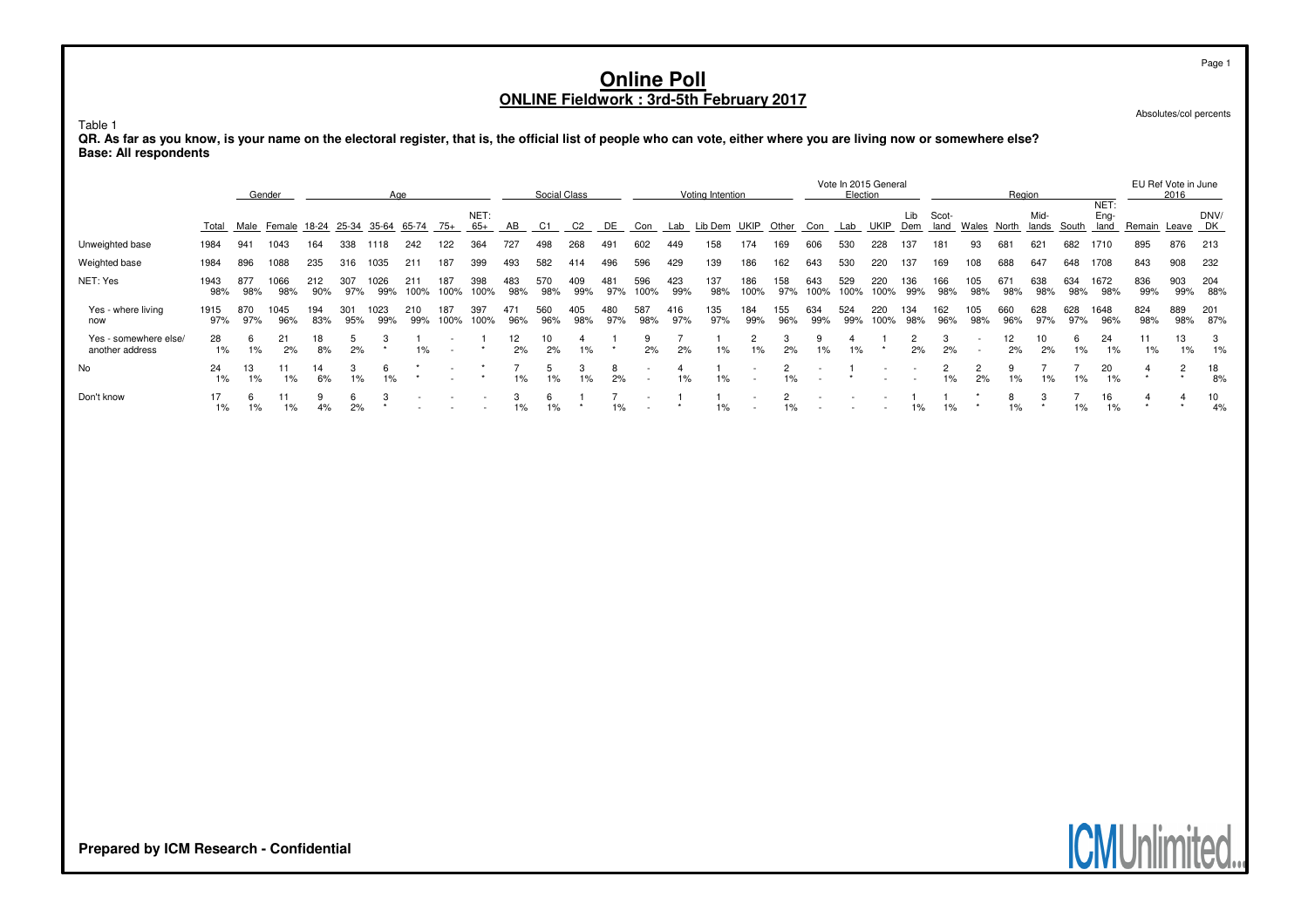Absolutes/col percents

#### Table 2

 **QA. Some people have said they would not vote in a new General Election, while others have said they would vote. How certain is it that you would actually vote in a general election if it were to be held tomorrow? On a ten point scale where 10 means you would be absolutelycertain to vote and 1 means you would be certain not to vote, how likely is it that you would cast your vote?Base: All respondents**

|                                    |             |                                                                      | Gender     |           | Aae        |            |                      |                      | Social Class              |                |                |                |            | Voting Intention |            |                      |            |            | Vote In 2015 General<br>Election |            |            |                      |               | Region    |            |                |                         | EU Ref Vote in June<br>2016 |                           |            |           |
|------------------------------------|-------------|----------------------------------------------------------------------|------------|-----------|------------|------------|----------------------|----------------------|---------------------------|----------------|----------------|----------------|------------|------------------|------------|----------------------|------------|------------|----------------------------------|------------|------------|----------------------|---------------|-----------|------------|----------------|-------------------------|-----------------------------|---------------------------|------------|-----------|
|                                    | Total       | NET:<br>$65+$<br>Male<br>Female<br>18-24<br>25-34 35-64 65-74<br>75+ |            |           |            |            |                      |                      |                           |                | C <sub>1</sub> | C <sub>2</sub> | DE         | Con              | Lab        | Lib Dem UKIP         |            | Other      | Con                              |            | Lab UKIP   | Lib<br>Dem           | Scot-<br>land | Wales     | North      | Mid-<br>lands  | South                   | NET:<br>Eng-                | land Remain Leave DK      |            | DNV/      |
| Unweighted base                    | 1984        | 941                                                                  | 1043       | 164       | 338        | 1118       | 242                  | 122                  | 364                       | 727            |                | 268            | 491        | 602              | 449        | 158                  | 174        | 169        | 606                              | 530        | 228        | 137                  | 181           | 93        | 681        | 621            | 682                     | 1710                        | 895                       | 876        | 213       |
| Weighted base                      | 1984        | 896                                                                  | 1088       | 235       | 316        | 1035       | 211                  | 187                  | 399                       | 493            | 582            | 414            | 496        | 596              | 429        | 139                  | 186        | 162        | 643                              | 530        | 220        | 137                  | 169           | 108       | 688        | 647            | 648                     | 1708                        | 843                       | 908        | 232       |
| 10 - Absolutely certain<br>to vote | 1202<br>61% | 568<br>63%                                                           | 634<br>58% | 82<br>35% | 158<br>50% | 658<br>64% | 156<br>74%           | 148<br>79%           | 304<br>76%                | 312<br>63%     | 349<br>60%     | 241<br>58%     | 300<br>61% | 443<br>74%       | 295<br>69% | 95<br>68%            | 115<br>62% | 117<br>72% | 446<br>69%                       | 343<br>65% | 140<br>63% | 96<br>70%            | 120<br>71%    | 67<br>62% | 431<br>63% | 371<br>57%     | 400<br>62%              | 1015<br>59%                 | 573<br>68%                | 578<br>64% | 51<br>22% |
| 9                                  | 233<br>12%  | 111<br>12%                                                           | 123<br>11% | 34<br>15% | 42<br>13%  | 106<br>10% | 26<br>12%            | 25<br>13%            | 51<br>13%                 | 66<br>13%      | 76<br>13%      | 43<br>10%      | 49<br>10%  | 77<br>13%        | 43<br>10%  | 19<br>13%            | 22<br>12%  | 17<br>10%  | 94<br>15%                        | 64<br>12%  | 25<br>11%  | 20<br>15%            | 15<br>9%      | 16<br>15% | 71<br>10%  | 82<br>13%      | 81<br>12%               | 203<br>12%                  | 105<br>12%                | 117<br>13% | 12<br>5%  |
| 8                                  | 139<br>7%   | 68<br>8%                                                             | 71<br>7%   | 13<br>6%  | 23<br>7%   | 93<br>9%   | 8<br>4%              | 1%                   | 10<br>3%                  | 38<br>8%       | 50<br>9%       | 23<br>6%       | 28<br>6%   | 33<br>6%         | 37<br>9%   | 12<br>9%             | 16<br>9%   | 10<br>6%   | 39<br>6%                         | 47<br>9%   | 17<br>7%   | 8<br>6%              | 4%            | 8<br>7%   | 41<br>6%   | 56<br>9%       | 42<br>6%                | 125<br>7%                   | 64<br>8%                  | 58<br>6%   | 16<br>7%  |
|                                    | 103<br>5%   | 53<br>6%                                                             | 50<br>5%   | 29<br>12% | 26<br>8%   | 38<br>4%   | 10<br>5%             |                      | 11<br>3%                  | 24<br>5%       | 20<br>3%       | 25<br>6%       | 35<br>7%   | 21<br>4%         | 22<br>5%   | 5%                   | 23<br>12%  | 9<br>6%    | 25<br>4%                         | 20<br>4%   | 25<br>12%  | 8<br>6%              | 5%            | 2<br>2%   | 30<br>4%   | 38<br>6%       | 35<br>5%                | 93<br>5%                    | 35<br>4%                  | 57<br>6%   | 11<br>5%  |
| 6                                  | 38<br>2%    | 14<br>2%                                                             | 24<br>2%   | 9<br>4%   | 2%         | 19<br>2%   | $\overline{c}$<br>1% | $\overline{2}$<br>1% | 3<br>1%                   | 6<br>1%        | 11<br>2%       | 11<br>3%       | 10<br>2%   | 10<br>2%         | 6<br>2%    | $\overline{c}$<br>1% | 2<br>1%    | 3<br>2%    | 10<br>2%                         | 6<br>1%    | 1%         | 1%                   | 3<br>2%       | 6<br>5%   | 8<br>1%    | 17<br>3%       | 13<br>2%                | 30<br>2%                    | 17<br>2%                  | 1%         | 11<br>5%  |
| 5                                  | 55<br>3%    | 17<br>2%                                                             | 39<br>4%   | 21<br>9%  | 13<br>4%   | 20<br>2%   | 2<br>1%              |                      | $\overline{c}$<br>$\star$ | 6<br>1%        | 17<br>3%       | 22<br>5%       | 10<br>2%   | 8<br>1%          | 4%         | 4<br>3%              | 5<br>3%    | 1%         | 14<br>2%                         | 3%         | 2%         |                      | 1%            |           | 24<br>4%   | 11<br>2%       | 20<br>3%                | 54<br>3%                    | 11<br>1%                  | 29<br>3%   | 15<br>6%  |
|                                    | 12<br>1%    | 5<br>$1\%$                                                           | 1%         | 4<br>2%   | 1%         | 3          | 3<br>2%              |                      | 3<br>$1\%$                | 5<br>1%        |                |                | 6<br>1%    | 2                | 6<br>1%    |                      |            |            | 2                                | 2          |            |                      |               |           | 4<br>1%    | $\overline{2}$ | 6<br>1%                 | 11<br>1%                    | $\overline{2}$<br>$\star$ |            | 6<br>3%   |
| 3                                  | 28<br>1%    | 11<br>1%                                                             | 17<br>2%   | 9<br>4%   | 2%         | 14<br>1%   |                      |                      |                           | 11<br>2%       | 1%             | 8<br>2%        | 3<br>1%    |                  | 2          |                      | 2%         | 1%         | 1%                               |            |            |                      | 5<br>3%       | 1%        | 13<br>2%   | 13<br>2%       | 3                       | 23<br>1%                    | 12<br>1%                  | 1%         | 8<br>3%   |
| 2                                  | 24<br>1%    | 6<br>1%                                                              | 19<br>2%   | 2%        | 1%         | 16<br>2%   |                      |                      |                           | 3<br>1%        | 1%             | 3<br>1%        | 11<br>2%   |                  | 2          |                      |            | 2<br>1%    |                                  | 2          |            |                      | 1%            | 1%        | 8<br>1%    | 1%             | 1%                      | 22<br>1%                    | 6<br>1%                   | 1%         | 14<br>6%  |
| 1 - Certain not to vote            | 60<br>3%    | 25<br>3%                                                             | 36<br>3%   | 10<br>4%  | 20<br>6%   | 28<br>3%   | 2<br>1%              |                      | $\overline{2}$            | 1%             | 23<br>4%       | 12<br>3%       | 19         |                  |            |                      |            |            |                                  |            |            |                      | 2%            | 5<br>5%   | 26<br>4%   | 18<br>3%       | 16<br>2%                | 51<br>3%                    | 4<br>$\star$              | 10<br>1%   | 46<br>20% |
| Don't know                         | 83<br>4%    | 16<br>2%                                                             | 66<br>6%   | 15<br>6%  | 17<br>6%   | 39<br>4%   | 2%                   | 4%                   | 11<br>3%                  | 13<br>3%       | 21<br>4%       | 26<br>6%       | 23<br>5%   |                  |            |                      |            |            | 1%                               | 23<br>4%   | 2%         | 1%                   | 5<br>3%       | 1%        | 30<br>4%   | 29<br>5%       | 23<br>4%                | 76<br>4%                    | 13<br>2%                  | 28<br>3%   | 41<br>18% |
| Refused                            | 5           | 3                                                                    | 2          | 3<br>1%   |            | 2          |                      |                      |                           | $\overline{c}$ |                |                |            |                  |            |                      |            |            |                                  |            |            | $\overline{2}$<br>2% |               | 1%        | 2          |                | $\overline{\mathbf{c}}$ |                             |                           | 3          | 1%        |
| Mean                               | 8.81        | 8.95                                                                 | 8.69       | 7.66      | 8.30       | 8.92       | 9.43                 | 9.73                 | 9.57                      | 9.04           | 8.79           | 8.71           | 8.69       | 9.48             | 9.17       | 9.32                 | 9.02       | 9.30       | 9.34                             | 9.21       | 9.12       | 9.49                 | 9.10          | 8.82      | 8.77       | 8.75           | 8.91                    | 8.78                        | 9.23                      | 9.08       | 5.74      |
| Standard deviation                 | 2.21        | 2.03                                                                 | 2.35       | 2.69      | 2.63       | 2.13       | 1.36                 | 0.87                 | 1.17                      | .89            | 2.27           | 2.25           | 2.40       | 1.11             | 1.56       | 1.28                 | 1.59       | 1.51       | 1.35                             | 1.51       | 1.53       | 0.97                 | 2.05          | 2.32      | 2.36       | 2.20           | 2.06                    | 2.22                        | 1.59                      | 1.76       | 3.61      |
| Standard error                     | 0.05        | 0.07                                                                 | 0.07       | 0.22      | 0.15       | 0.06       | 0.09                 | 0.08                 | 0.06                      | 0.07           | 0.10           | 0.14           | 0.11       | 0.05             | 0.07       | 0.10                 | 0.12       | 0.12       | 0.05                             | 0.07       | 0.10       | 0.08                 | 0.15          | 0.24      | 0.09       | 0.09           | 0.08                    | 0.05                        | 0.05                      | 0.06       | 0.27      |

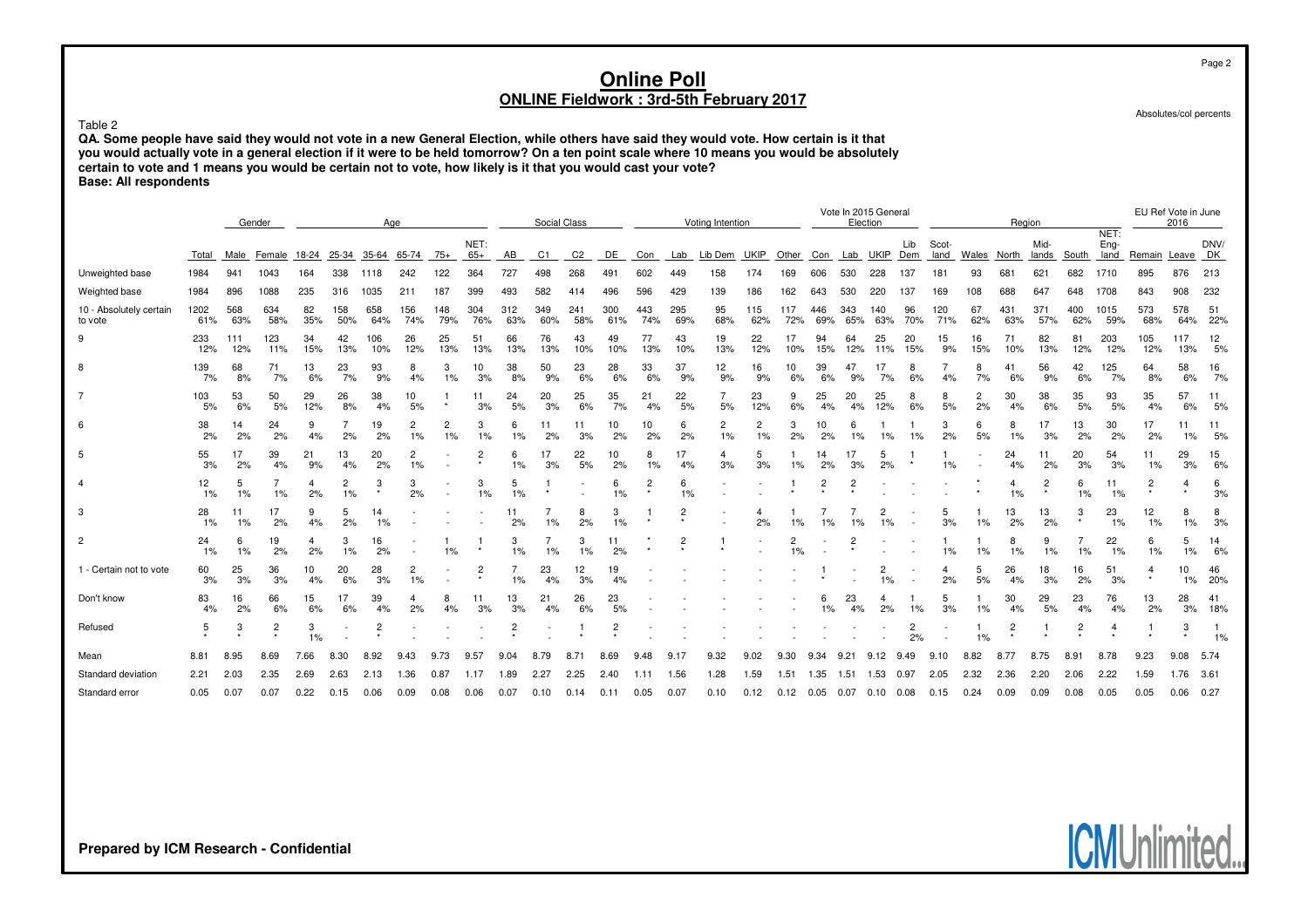Absolutes/col percents

**ICMUnlin** 

Page 3

Table 3QB. The Conservatives, Labour, the Liberal Democrats, UKIP, and other parties would fight a new General Election in your area.<br>If there were a General Election tomorrow which party would you vote for?<br>Base: All respondents

|                                       | Aae<br>Gender |            |              |           |           |             |                      |           |               |                           | Social Class |                |            |                          |             | Voting Intention |             |           |            | Vote In 2015 General<br>Election |            |            |               |           | Region     |               |            |                      |              | EU Ref Vote in June<br>2016 |                      |
|---------------------------------------|---------------|------------|--------------|-----------|-----------|-------------|----------------------|-----------|---------------|---------------------------|--------------|----------------|------------|--------------------------|-------------|------------------|-------------|-----------|------------|----------------------------------|------------|------------|---------------|-----------|------------|---------------|------------|----------------------|--------------|-----------------------------|----------------------|
|                                       | Total         | Male       | Female 18-24 |           | 25-34     | 35-64       | 65-74                | $75+$     | NET:<br>$65+$ | AB                        | C1           | C <sub>2</sub> | DE         | Con                      | Lab         | Lib Dem UKIP     |             | Other     | Con        | Lab                              | UKIP       | Lib<br>Dem | Scot-<br>land | Wales     | North      | Mid-<br>lands | South      | NET:<br>Eng-<br>land | Remain       | Leave                       | DNV/<br><b>DK</b>    |
| Unweighted base                       | 1984          | 941        | 1043         | 164       | 338       | 1118        | 242                  | 122       | 364           | 727                       | 498          | 268            | 491        | 602                      | 449         | 158              | 174         | 169       | 606        | 530                              | 228        | 137        | 181           | 93        | 681        | 621           | 682        | 1710                 | 895          | 876                         | 213                  |
| Weighted base                         | 1984          | 896        | 1088         | 235       | 316       | 1035        | 211                  | 187       | 399           | 493                       | 582          | 414            | 496        | 596                      | 429         | 139              | 186         | 162       | 643        | 530                              | 220        | 137        | 169           | 108       | 688        | 647           | 648        | 1708                 | 843          | 908                         | 232                  |
| Conservative                          | 596<br>30%    | 291<br>32% | 305<br>28%   | 39<br>16% | 78<br>25% | 298<br>29%  | 95<br>45%            | 87<br>47% | 182<br>46%    | 179<br>36%                | 194<br>33%   | 109<br>26%     | 14<br>23%  | 596<br>100%              |             |                  |             |           | 503<br>78% | 20<br>4%                         | 48<br>22%  | 3%         | 33<br>20%     | 24<br>22% | 166<br>24% | 220<br>34%    | 210<br>32% | 539<br>32%           | 221<br>26%   | 350<br>39%                  | 25<br>11%            |
| Labour                                | 429<br>22%    | 208<br>23% | 221<br>20%   | 68<br>29% | 80<br>25% | 220<br>21%  | 35<br>16%            | 27<br>14% | 62<br>15%     | 95<br>19%                 | 19%          | 102<br>25%     | 122<br>25% | $\overline{\phantom{a}}$ | 429<br>100% |                  |             |           | 19<br>3%   | 327<br>62%                       | 3%         | 14%        | 10%           | 28<br>26% | 180<br>26% | 121<br>19%    | 128<br>20% | 384<br>22%           | 265<br>31%   | 117<br>13%                  | 47<br>20%            |
| <b>Liberal Democrat</b>               | 139<br>7%     | 80<br>9%   | 59<br>5%     | 6<br>3%   | 27<br>9%  | 74<br>7%    | 18<br>9%             | 13<br>7%  | 32<br>8%      | 53<br>11%                 | 47<br>8%     | 14<br>3%       | 25<br>5%   |                          |             | 139<br>100%      |             |           | 13<br>2%   | 35<br>7%                         | $\star$    | 80<br>58%  | 7%            | 6%        | 44<br>6%   | 41<br>6%      | 54<br>8%   | 121<br>7%            | 94<br>11%    | 37<br>4%                    | 3%                   |
| UK Independence Party<br>(UKIP)       | 186<br>9%     | 103<br>11% | 84<br>8%     | 23<br>10% | 11<br>4%  | 108<br>10%  | 27<br>13%            | 17<br>9%  | 44<br>11%     | 29<br>6%                  | 40<br>7%     | 54<br>13%      | 64<br>13%  |                          |             |                  | 186<br>100% | $\sim$    | 19<br>3%   | 26<br>5%                         | 125<br>57% |            | 1%            | 16<br>15% | 47<br>7%   | 75<br>12%     | 65<br>10%  | 169<br>10%           | 20<br>2%     | 160<br>18%                  | 3%                   |
| <b>Scottish National</b><br>Party/SNP | 74<br>4%      | 37<br>4%   | 37<br>3%     | 5<br>2%   | 14<br>5%  | 41<br>4%    | 9<br>4%              | 3%        | 14<br>4%      | 12<br>2%                  | 26<br>5%     | 17<br>4%       | 19<br>4%   |                          |             |                  |             | 74<br>46% |            | $\star$                          | $\star$    |            | 74<br>44%     |           | 74<br>11%  |               |            |                      | 35<br>4%     | 34<br>4%                    | 5<br>2%              |
| Plaid Cymru                           | 11<br>1%      | 3          | 8<br>1%      |           | 2<br>1%   | 6<br>$1\%$  |                      | 2<br>1%   | 2<br>1%       | $\overline{2}$<br>$\star$ |              | $\overline{2}$ | 6<br>1%    |                          |             |                  |             | 7%        |            | $\overline{2}$                   |            |            |               | 11<br>10% |            | 2%            |            |                      | 6<br>1%      | 3<br>$\star$                | $\overline{c}$<br>1% |
| Green                                 | 72<br>4%      | 30<br>3%   | 42<br>4%     | 24<br>10% | 12<br>4%  | 31<br>3%    | 3<br>2%              | 1%        | 5<br>1%       | 23<br>5%                  | 23<br>4%     | 13<br>3%       | 13<br>3%   |                          |             |                  |             | 72<br>44% | $\star$    | 14<br>3%                         | 3<br>$1\%$ | 3%         | 2%            | 3%        | 15<br>2%   | 29<br>4%      | 28<br>4%   | 64<br>4%             | 51<br>6%     | 14<br>2%                    | 3%                   |
| Another party                         | 5<br>$\star$  |            | 5            | 2<br>1%   | 3<br>1%   |             |                      |           |               | $\overline{c}$            |              | 2<br>1%        |            |                          |             |                  |             | 3%        |            |                                  |            | 1%         |               |           |            |               | $1\%$      | 5                    | 4            |                             |                      |
| Would note vote                       | 60<br>3%      | 25<br>3%   | 36<br>3%     | 10<br>4%  | 20<br>6%  | 28<br>3%    | $\overline{2}$<br>1% |           | 2             | 1%                        | 23<br>4%     | 12<br>3%       | 19<br>4%   |                          |             |                  |             |           |            |                                  | 2<br>1%    |            | 2%            | 5<br>5%   | 26<br>4%   | 18<br>3%      | 16<br>2%   | 51<br>3%             | 4<br>$\star$ | 10<br>$1\%$                 | 46<br>20%            |
| Don't know                            | 387<br>19%    | 110<br>12% | 277<br>25%   | 50<br>21% | 65<br>21% | 217<br>21%  | 21<br>10%            | 34<br>18% | 55<br>14%     | 86<br>17%                 | 108<br>19%   | 85<br>21%      | 108<br>22% |                          |             |                  |             |           | 84<br>13%  | 104<br>20%                       | 34<br>16%  | 23<br>17%  | 24<br>14%     | 13<br>12% | 132<br>19% | 122<br>19%    | 133<br>21% | 350<br>20%           | 139<br>17%   | 174<br>19%                  | 74<br>32%            |
| Refused                               | 25<br>1%      | 9<br>1%    | 15<br>1%     | 3%        | 1%        | 13<br>$1\%$ |                      | 1%        | 2<br>1%       | 1%                        | 10<br>2%     | 1%             | ĥ          |                          |             |                  |             |           |            |                                  |            | 3%         |               | $1\%$     | 5<br>1%    | 10<br>1%      | 2%         | 24<br>1%             | 1%           | 8<br>$1\%$                  | 13<br>6%             |

**Prepared by ICM Research - Confidential**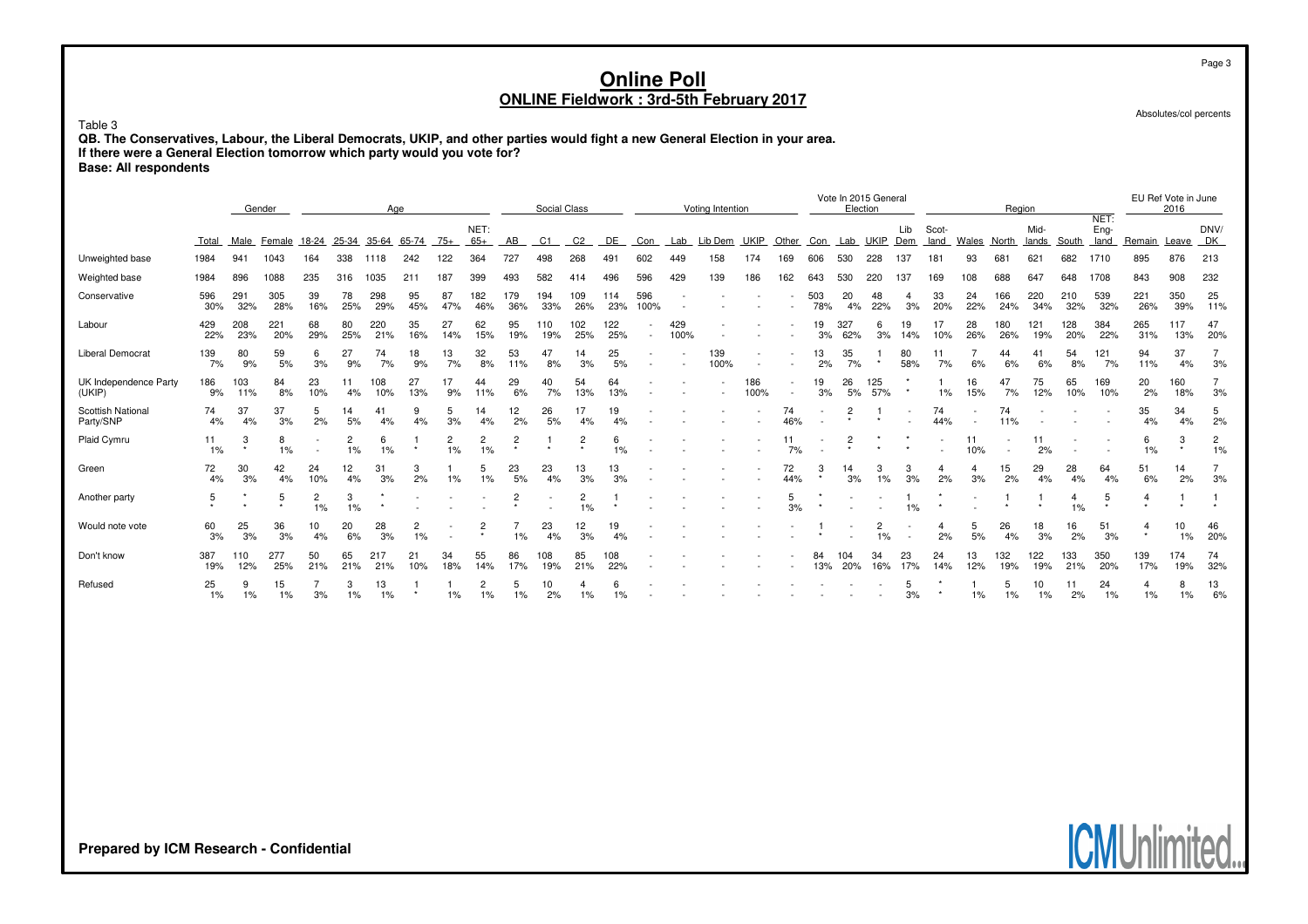Absolutes/col percents

#### Table 4

**Data derived from:-**

 **Q.A Some people have said they would not vote in a new General Election, while others have said they would vote. How certain isit that you would actually vote in a general election if it were to be held tomorrow? On a ten point scale where 10 means you would be absolutely certain to vote and 1 means you would be certain not to vote how likely is it that you would cast your vote? Q.B The Conservatives, Labour, the Liberal Democrats, UKIP, and other parties would fight a new General Election in your area.If there were a General Election tomorrow which party do you think you would vote for?**

**Data excludes those who definitely will not vote (3%), don't know who they would vote for (19%) or refuse to answer (1%)**

**THIS TABLE DOES NOT INCLUDE ADJUSTMENT FOR DON'T KNOW/REFUSERS**

|                                       | Gender<br>Age                                                        |            |            |                |            |            |            |            |               |                | Social Class             |           |           |             |             | Voting Intention |             |                          |            | Vote In 2015 General<br>Election |             |            |               |           | Region     |               |            |                      |                | EU Ref Vote in June<br>2016 |                      |
|---------------------------------------|----------------------------------------------------------------------|------------|------------|----------------|------------|------------|------------|------------|---------------|----------------|--------------------------|-----------|-----------|-------------|-------------|------------------|-------------|--------------------------|------------|----------------------------------|-------------|------------|---------------|-----------|------------|---------------|------------|----------------------|----------------|-----------------------------|----------------------|
|                                       | 65-74<br>$75+$<br>Male<br>18-24<br>25-34<br>Total<br>35-64<br>Female |            |            |                |            |            |            |            | NET:<br>$65+$ | AB             | C1                       |           | DE        | Con         | Lab         | Lib Dem          | UKIP        | Other                    | Con        | Lab                              | <b>UKIP</b> | Lib<br>Dem | Scot-<br>land | Wales     | North      | Mid-<br>lands | South      | NET:<br>Eng-<br>land | Remain         | Leave                       | DNV/<br>DK           |
| Unweighted base                       | 1502                                                                 | 811        | 69         | 59             | 191        | 880        | 254        |            | 372           | 674            | 377                      | 168       | 283       | 624         | 402         | 161              | 167         | 147                      | 583        | 430                              | 191         |            | 157           | 73        | 537        | 464           | 500        | 1272                 | 741            | 708                         | 53                   |
| Weighted base                         | 1407                                                                 | 733        | 674        | 80             | 168        | 776        | 211        | 172        | 383           | 433            | 439                      | 247       | 287       | 601         | 364         | 139              | 166         | 137                      | 572        | 389                              | 173         | 107        | 139           | 86        | 495        | 463           | 449        | 1181                 | 660            | 687                         | 59                   |
| Conservative                          | 601<br>43%                                                           | 305<br>42% | 296<br>44% | 20<br>25%      | 60<br>36%  | 312<br>40% | 108<br>51% | 101<br>59% | 209<br>55%    | 206<br>48%     | 202<br>46%               | 95<br>38% | 97<br>34% | 601<br>100% |             |                  |             |                          | 519<br>91% | 5%                               | 49<br>29%   | 5%         | 34<br>24%     | 23<br>26% | 171<br>35% | 218<br>47%    | 211<br>47% | 544<br>46%           | 225<br>34%     | 358<br>52%                  | 18<br>30%            |
| Labour                                | 364<br>26%                                                           | 181<br>25% | 183<br>27% | 32<br>40%      | 58<br>34%  | 208<br>27% | 36<br>17%  | 30<br>18%  | 67<br>17%     | 100<br>23%     | 101<br>23%               | 73<br>29% | 90<br>32% |             | 364<br>100% |                  |             |                          | 15<br>3%   | 296<br>76%                       | 4%          |            | 16<br>12%     | 29<br>34% | 156<br>31% | 106<br>23%    | 102<br>23% | 318<br>27%           | 237<br>36%     | 102<br>15%                  | 25<br>42%            |
| <b>Liberal Democrat</b>               | 139<br>10%                                                           | 83<br>11%  | 56<br>8%   | $\Omega$<br>2% | 22<br>13%  | 78<br>10%  | 22<br>10%  | 14<br>8%   | 36<br>9%      | 61<br>14%      | 46<br>11%                | 13<br>5%  | 18<br>6%  |             |             | 139<br>100%      |             |                          | 14<br>2%   | 38<br>10%                        | $1\%$       | 81<br>76%  | 12<br>9%      | 8%        | 46<br>9%   | 40<br>9%      | 52<br>12%  | 119<br>10%           | 102<br>15%     | 35<br>5%                    | $\overline{2}$<br>4% |
| UK Independence Party<br>(UKIP)       | 166<br>12%                                                           | 99<br>14%  | 67<br>10%  | 12%            | 4%         | 103<br>13% | 30<br>14%  | 18<br>10%  | 47<br>12%     | 31<br>7%       | 43<br>10%                | 40<br>16% | 52<br>18% |             |             |                  | 166<br>100% | $\overline{\phantom{a}}$ | 21<br>4%   | 22<br>6%                         | 114<br>66%  |            | 1%            | 14<br>17% | 37<br>8%   | 67<br>15%     | 62<br>14%  | 151<br>13%           | 15<br>2%       | 147<br>21%                  | 5<br>8%              |
| <b>Scottish National</b><br>Party/SNP | 71<br>5%                                                             | 36<br>5%   | 35<br>5%   | 3%             | 10<br>6%   | 43<br>6%   | 5%         | 3%         | 16<br>4%      | 14<br>3%       | 28<br>6%                 | 15<br>6%  | 16<br>5%  |             |             |                  |             | 71<br>52%                |            | 3<br>1%                          |             |            | 71<br>51%     |           | 14%        |               |            |                      | 35<br>5%       | 32<br>5%                    | 5<br>8%              |
| Plaid Cymru                           | 10<br>1%                                                             | 3          | 6<br>$1\%$ |                | 2<br>$1\%$ | 5<br>1%    |            | 2<br>1%    | 2<br>1%       | $\overline{c}$ |                          | 2<br>1%   | 2%        |             |             |                  |             | 10<br>7%                 |            |                                  |             |            |               | 10<br>11% |            | 10<br>2%      |            |                      | 6<br>1%        | -3                          | 2%                   |
| Green                                 | 52<br>4%                                                             | 24<br>3%   | 28<br>4%   | 13<br>17%      | 4%         | 27<br>3%   | 4<br>2%    | 2<br>1%    | 5<br>1%       | 17<br>4%       | 19<br>4%                 | 9<br>4%   | 3%        |             |             |                  |             | 52<br>38%                | 1%         | 10<br>3%                         |             | 3<br>3%    | 3%            | 3<br>4%   | 13<br>3%   | 21<br>5%      | 19<br>4%   | 45<br>4%             | 38<br>6%       | 11<br>2%                    | 3<br>5%              |
| Another party                         | 4                                                                    |            | 3          | $1\%$          | 3<br>2%    |            |            |            |               | $\overline{c}$ | $\overline{\phantom{a}}$ | 2<br>1%   |           |             |             |                  |             | 3%                       |            |                                  |             |            |               |           |            |               | 3<br>1%    | 3                    | $\overline{c}$ |                             | 1%                   |

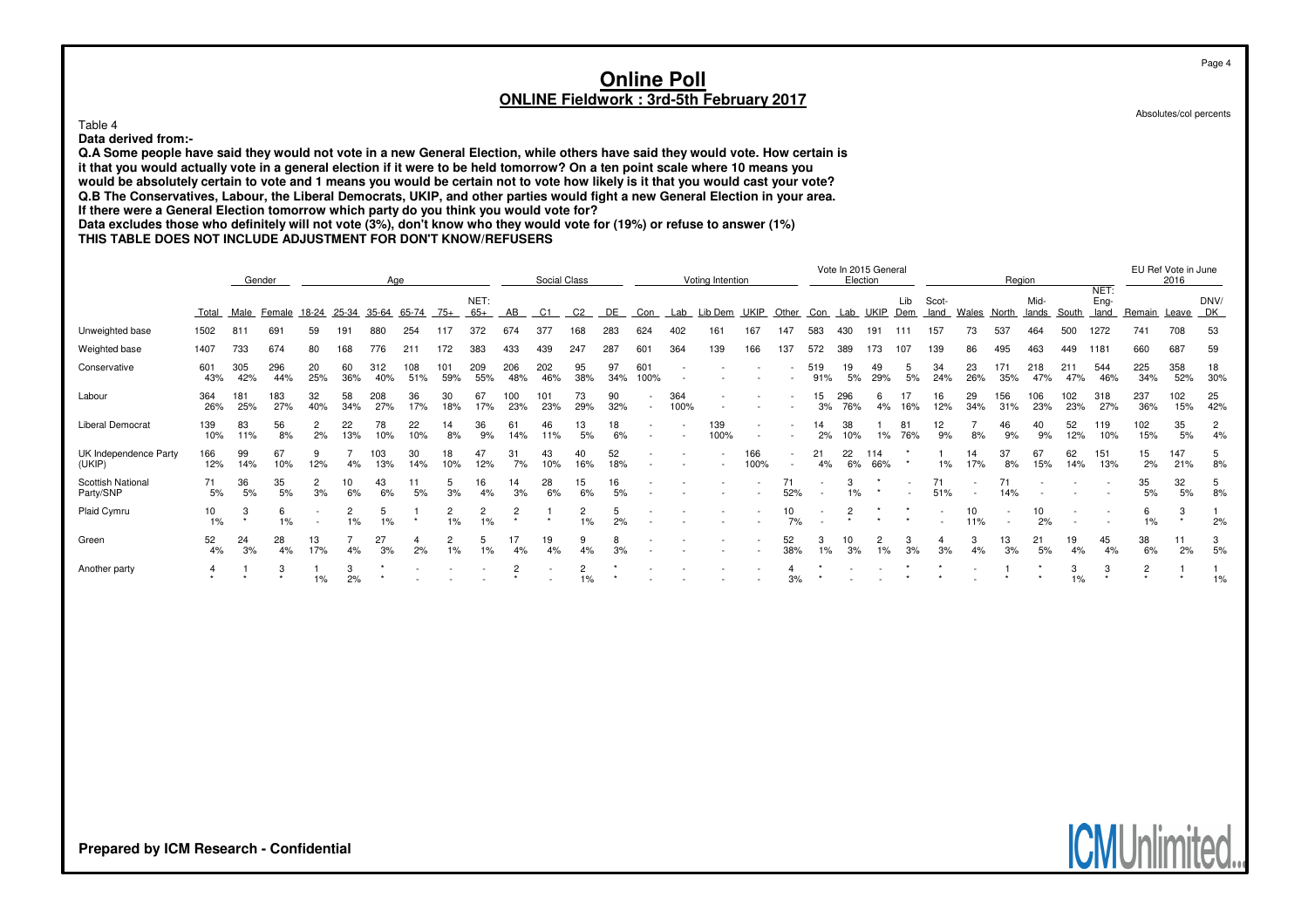Table 5**Published Vote Intention Figures Percentages derived from the responses of 1734 respondents**

|                  | Total |  |
|------------------|-------|--|
| Conservative     | 42%   |  |
| Labour           | 27%   |  |
| Liberal Democrat | 10%   |  |
| <b>SNP</b>       | 5%    |  |
| Plaid Cymru      | 1%    |  |
| Green            | 4%    |  |
| <b>UKIP</b>      | 12%   |  |

**Other \***

Col percents

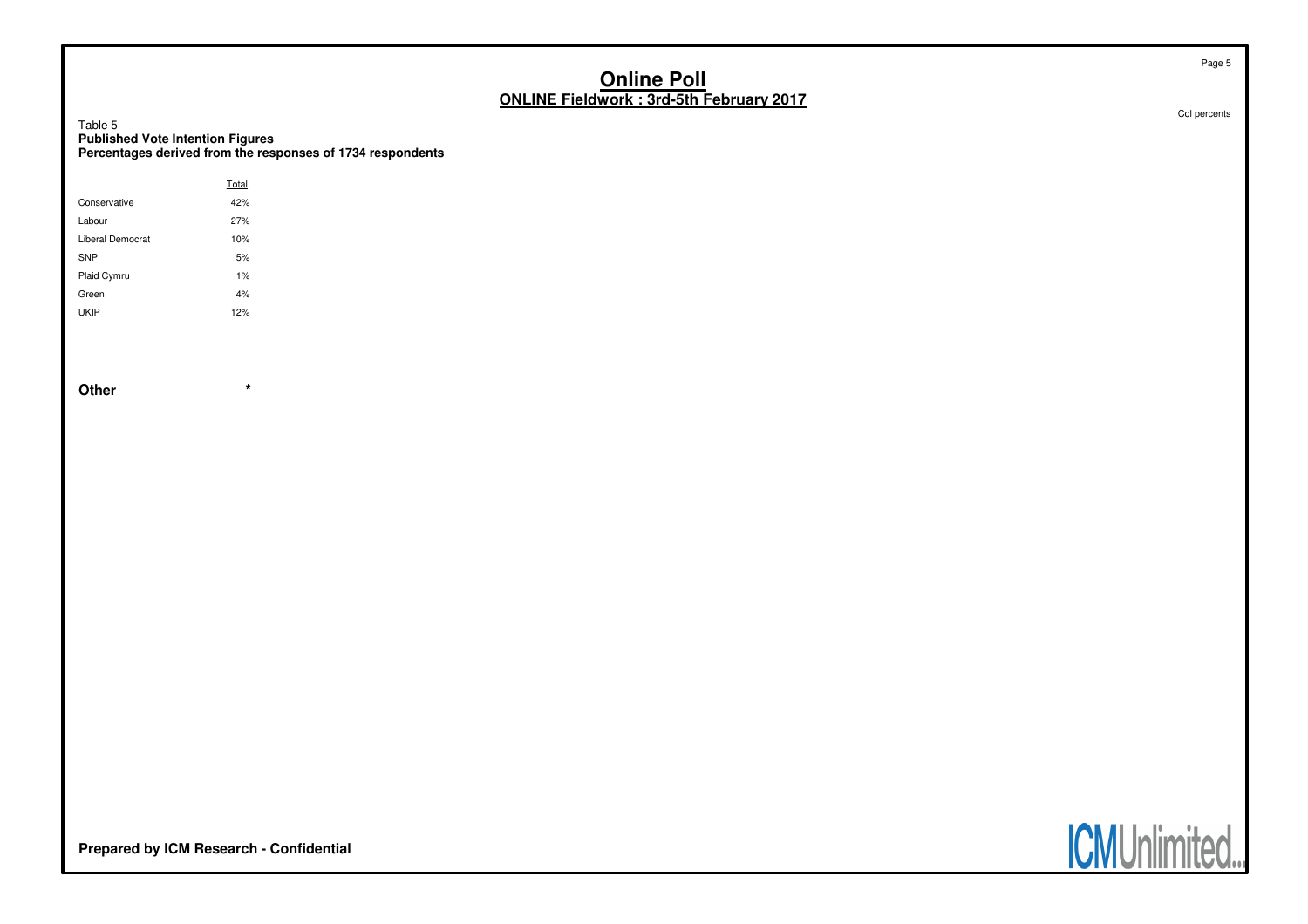Table 6

**Q5. Thinking back to the referendum on UK membership of the European Union in June 2016, did you Base: All respondents**

|                                        |            |            | Gender      |            |            | Aae                     |             |            |             |            | Social Class |            |            |            |            | Voting Intention |            |              |            |            | Vote In 2015 General<br>Election |            |               |           |            | Region               |              | NET:         |                                                      | EU Ref Vote in June<br>2016 |            |
|----------------------------------------|------------|------------|-------------|------------|------------|-------------------------|-------------|------------|-------------|------------|--------------|------------|------------|------------|------------|------------------|------------|--------------|------------|------------|----------------------------------|------------|---------------|-----------|------------|----------------------|--------------|--------------|------------------------------------------------------|-----------------------------|------------|
|                                        | Total      | Male       | Female      |            |            | 18-24 25-34 35-64 65-74 |             | 75+        | NET:<br>65+ | AB         | - C1         | C2         | DE         | Con        | Lab        | Lib Dem          | UKIP       | <b>Other</b> | Con        | Lab        |                                  | Lib<br>Dem | Scot-<br>land | Wales     | North      | Mid-<br><u>lands</u> | <b>South</b> | Eng-<br>land | Remain                                               | Leave DK                    | DNV/       |
| Unweighted base                        | 1984       | 941        | 1043        | 164        | 338        | 1118                    | 242         | 122        | 364         | 727        | 498          | 268        | 491        | 602        | 449        | 158              | 174        | 169          | 606        | 530        | 228                              | 137        | 181           | 93        | 681        | 621                  | 682          | 1710         | 895                                                  | 876                         | 213        |
| Weighted base                          | 1984       | 896        | 1088        | 235        | 316        | 1035                    | 211         | 187        | 399         | 493        | 582          | 414        | 496        | 596        | 429        | 139              | 186        | 162          | 643        | 530        | 220                              | 137        | 169           | 108       | 688        | 647                  | 648          | 1708         | 843                                                  | 908                         | 232        |
| Vote for the UK to<br>Remain in the EU | 843<br>43% | 395<br>44% | 449<br>41%  | 117<br>50% | 153<br>48% | 419<br>40%              | 79<br>37%   | 76<br>40%  | 154<br>39%  | 266<br>54% | 282<br>48%   | 135<br>33% | 160<br>32% | 221<br>37% | 265<br>62% | 94<br>68%        | 20<br>11%  | 96<br>59%    | 254<br>40% | 324<br>61% | 8%                               | 90<br>66%  | 80<br>47%     | 45<br>42% | 299<br>44% | 247<br>38%           | 297<br>46%   | 719<br>42%   | 843<br>100%                                          |                             |            |
| Vote for the UK to<br>Leave the EU     | 908<br>46% | 412<br>46% | 497<br>46%  | 70<br>30%  | 103<br>33% | 513<br>50%              | 122.<br>58% | 100<br>54% | 222<br>56%  | 193<br>39% | 233<br>40%   | 218<br>53% | 264<br>53% | 350<br>59% | 117<br>27% | 37<br>27%        | 160<br>86% | 52<br>32%    | 364<br>57% | 166<br>31% | 195<br>88%                       | 45<br>33%  | 75<br>44%     | 46<br>43% | 309<br>45% | 324<br>50%           | 276<br>43%   | 787<br>46%   | $\overline{\phantom{a}}$<br>$\overline{\phantom{a}}$ | 908<br>100%                 |            |
| Did not vote                           | 212<br>11% | 85<br>9%   | 127<br>12%  | 42<br>18%  | 52<br>16%  | 97<br>9%                | 5%          | 6%         | 21<br>5%    | 29<br>6%   | 61<br>10%    | 57<br>14%  | 65<br>13%  | 25<br>4%   | 45<br>11%  | 4%               | 3%         | 7%           | 24<br>4%   | 38<br>7%   | 4%                               |            | 13.<br>8%     | 16<br>15% | 76<br>11%  | 71<br>11%            | 64<br>10%    | 183<br>11%   | $\overline{\phantom{a}}$                             |                             | 212<br>91% |
| Can't remember/refuse                  | 21<br>1%   | $1\%$      | 16<br>$1\%$ | 2%         | 8<br>3%    | $1\%$                   |             |            |             | 1%         | $1\%$        | 1%         | $1\%$      |            |            | 1%               |            | 2%           |            |            |                                  | $1\%$      |               | $1\%$     |            | $1\%$                | 2%           | 19<br>$1\%$  | $\sim$                                               |                             | 21<br>9%   |

Absolutes/col percents

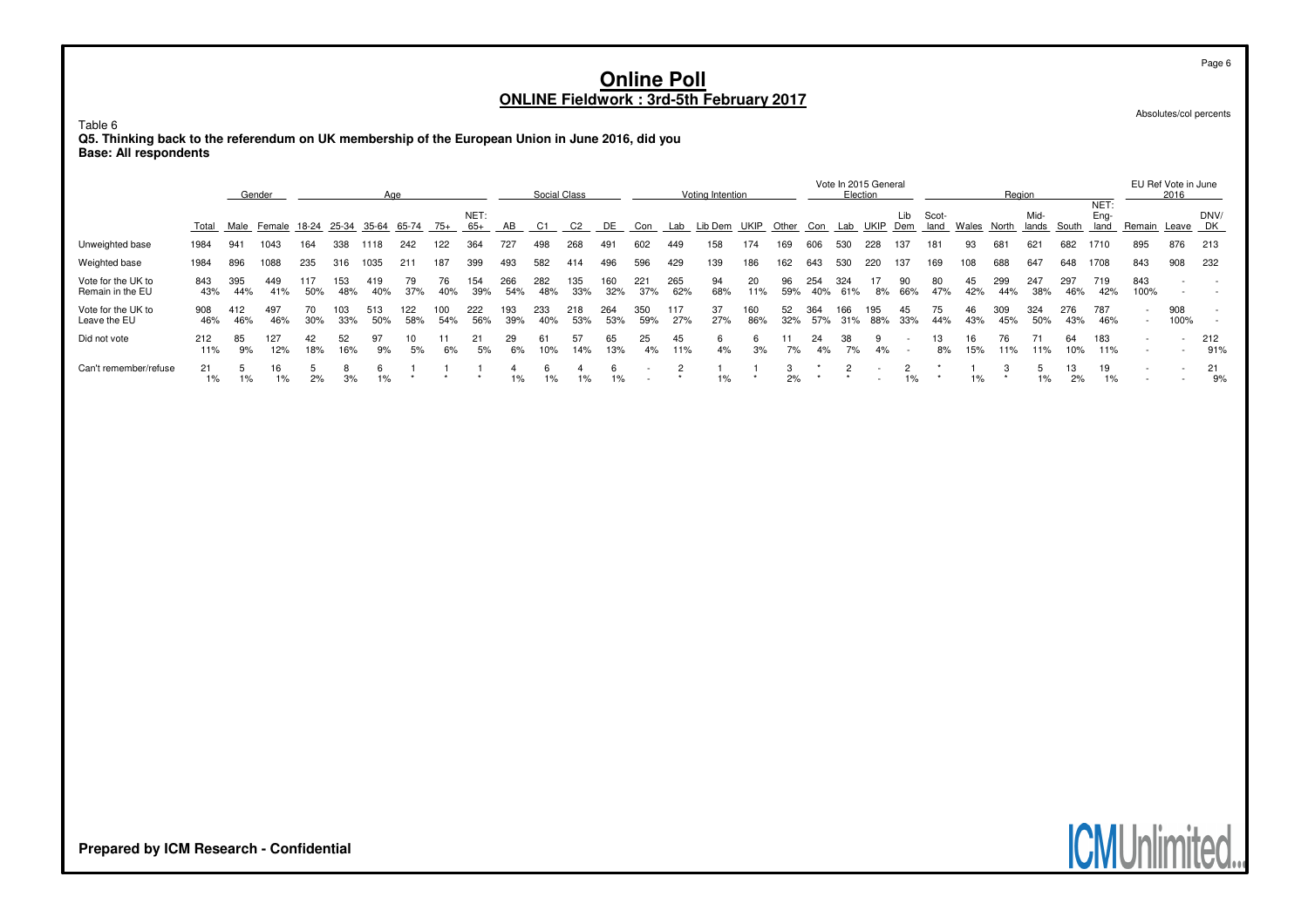Table 7

**Q1. Thinking about Brexit, do you think it will have a positive impact, negative impact or make no difference..... - Summary table Base: All respondents**

|                     | To the British<br>economy | To your own<br>personal<br>finances | On the way of<br>life in Britain<br>today in<br>general |
|---------------------|---------------------------|-------------------------------------|---------------------------------------------------------|
| Unweighted base     | 1984                      | 1984                                | 1984                                                    |
| Weighted base       | 1984                      | 1984                                | 1984                                                    |
| Positive impact     | 757                       | 240                                 | 806                                                     |
|                     | 38%                       | 12%                                 | 41%                                                     |
| Negative impact     | 854                       | 680                                 | 712                                                     |
|                     | 43%                       | 34%                                 | 36%                                                     |
| Makes no difference | 373                       | 1065                                | 466                                                     |
|                     | 19%                       | 54%                                 | 23%                                                     |



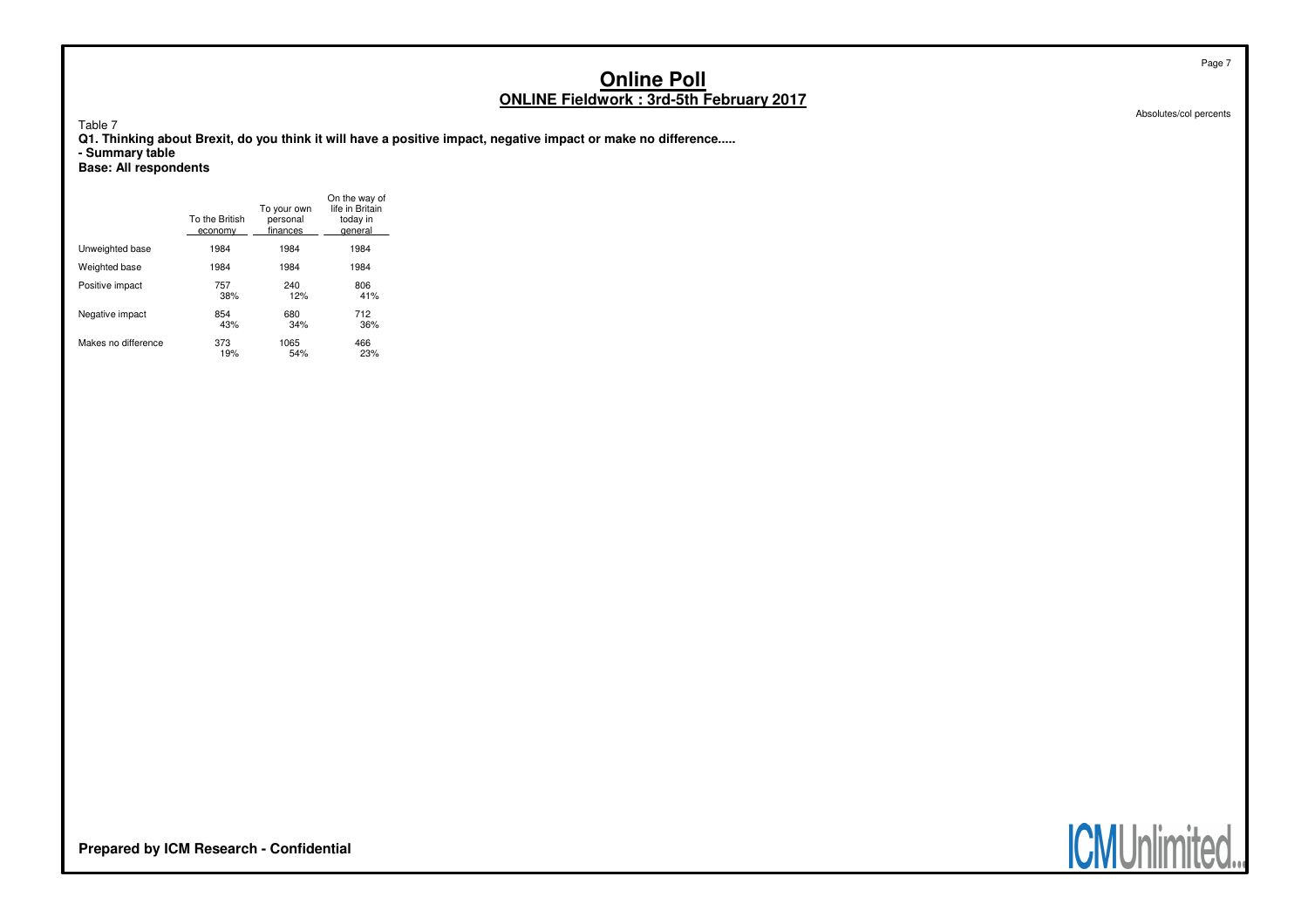Table 8

**Q1. Thinking about Brexit, do you think it will have a positive impact, negative impact or make no difference..... - To the British economy Base: All respondents**

|                     |            |            | Gender                                    |            |            | Aae        |            |            |               |            | Social Class |            |            |            |            | Voting Intention |            |           |            | Election   | Vote In 2015 General |            |               |           | Region     |               |            |                      | EU Ref Vote in June | 2016       |                |
|---------------------|------------|------------|-------------------------------------------|------------|------------|------------|------------|------------|---------------|------------|--------------|------------|------------|------------|------------|------------------|------------|-----------|------------|------------|----------------------|------------|---------------|-----------|------------|---------------|------------|----------------------|---------------------|------------|----------------|
|                     |            |            | Total Male Female 18-24 25-34 35-64 65-74 |            |            |            |            | 75+        | NET:<br>$65+$ | AB         | C1           | C2         | DE         | Con        | Lab        | Lib Dem          | UKIP       | Other     | Con        | Lab        | UKIP                 | Lib<br>Dem | Scot-<br>land | Wales     | North      | Mid-<br>lands | South      | NET:<br>Eng-<br>land | Remain Leave DK     |            | DNV/           |
| Unweighted base     | 1984       | 941        | 1043                                      | 164        | 338        | 1118       | 242        | 122        | 364           | 727        | 498          | 268        | 491        | 602        | 449        | 158              | 174        | 169       | 606        | 530        | 228                  | 137        | 181           | 93        | 681        | 621           | 682        | 1710                 | 895                 | 876        | 213            |
| Weighted base       | 1984       | 896        | 1088                                      | 235        | 316        | 1035       | 211        | 187        | 399           | 493        | 582          | 414        | 496        | 596        | 429        | 139              | 186        | 162       | 643        | 530        | 220                  | 137        | 169           | 108       | 688        | 647           | 648        | 1708                 | 843                 | 908        | - 232          |
| Positive impact     | 757<br>38% | 352<br>39% | 406<br>37%                                | 53<br>22%  | 95<br>30%  | 395<br>38% | 106<br>50% | 109<br>58% | 215<br>54%    | 185<br>38% | 195<br>33%   | 168<br>41% | 209<br>42% | 340<br>57% | 92<br>21%  | 30<br>22%        | 107<br>58% | 46<br>28% | 339<br>53% | 127<br>24% | 143<br>65%           | 29<br>21%  | 62<br>37%     | 42<br>39% | 244<br>35% | 274<br>42%    | 240<br>37% | 654<br>38%           | 75<br>9%            | 637        | -45<br>70% 19% |
| Negative impact     | 854<br>43% | 393<br>44% | 461<br>42%                                | 137<br>58% | 161<br>51% | 431<br>42% | 69<br>33%  | 56<br>30%  | 125<br>31%    | 247<br>50% | 292<br>50%   | 142<br>34% | 172<br>35% | 158<br>27% | 278<br>65% | 97<br>70%        | 28<br>15%  | 99<br>61% | 197<br>31% | 327<br>62% | 23.<br>11%           | 81<br>59%  | 83<br>49%     | 52<br>48% | 310<br>45% | 239<br>37%    | 305<br>47% | 719<br>42%           | 679<br>81%          | 69         | 106<br>8% 45%  |
| Makes no difference | 373<br>19% | 151<br>17% | 221<br>20%                                | 45<br>19%  | 59<br>19%  | 209<br>20% | 36<br>17%  | 23<br>12%  | 59<br>15%     | 60<br>12%  | 95<br>16%    | 104<br>25% | 114<br>23% | 98<br>16%  | 59<br>14%  | 12<br>8%         | 51<br>28%  | 10%       | 107<br>17% | 76.<br>14% | 54<br>24%            | 20%        | 23<br>14%     | 14<br>13% | 135<br>20% | 135<br>21%    | 103<br>16% | 336<br>20%           | 89<br>11%           | 202<br>22% | - 82<br>35%    |

**Prepared by ICM Research - Confidential**

Page 8

Absolutes/col percents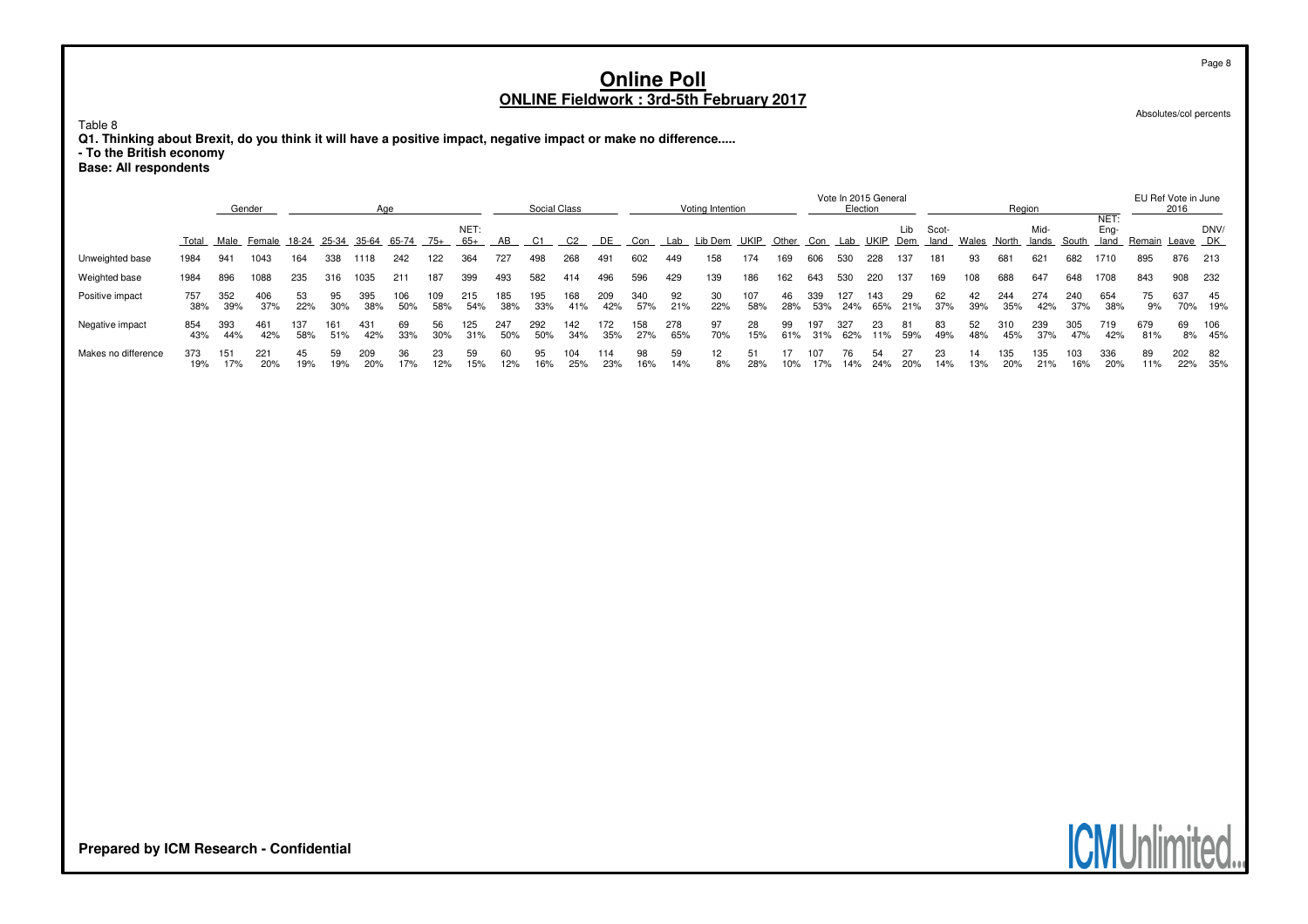Table 9

**Q1. Thinking about Brexit, do you think it will have a positive impact, negative impact or make no difference..... - To your own personal finances Base: All respondents**

|                     |             |            | Gender                              |            |            | Aae        |            |            |               |            | Social Class |                |            |            |            | Voting Intention |             |           |            | Election   | Vote In 2015 General |            |               |           | Region     |               |            |                      | EU Ref Vote in June | 2016       |                |
|---------------------|-------------|------------|-------------------------------------|------------|------------|------------|------------|------------|---------------|------------|--------------|----------------|------------|------------|------------|------------------|-------------|-----------|------------|------------|----------------------|------------|---------------|-----------|------------|---------------|------------|----------------------|---------------------|------------|----------------|
|                     | Total       |            | Male Female 18-24 25-34 35-64 65-74 |            |            |            |            | 75+        | NET:<br>$65+$ | AB         | C1           | C <sub>2</sub> | DE         | Con        | Lab        | Lib Dem          | <b>UKIP</b> | Other     | Con        | Lab        |                      | Lib<br>Dem | Scot-<br>land | Wales     | North      | Mid-<br>lands | South      | NET:<br>Eng-<br>land | Remain Leave DK     |            | DNV/           |
| Unweighted base     | 1984        | 941        | 1043                                | 164        | 338        | 1118       | 242        | 122        | 364           | 727        | 498          | 268            | 491        | 602        | 449        | 158              | 174         | 169       | 606        | 530        | 228                  | 137        | 181           | 93        | 681        | 621           | 682        | 1710                 | 895                 | 876        | 213            |
| Weighted base       | 1984        | 896        | 1088                                | 235        | 316        | 1035       | 211        | 187        | 399           | 493        | 582          | 414            | 496        | 596        | 429        | 139              | 186         | 162       | 643        | 530        | 220                  | 137        | 169           | 108       | 688        | 647           | 648        | 1708                 | 843                 | 908        | 232            |
| Positive impact     | 240<br>12%  | 127<br>14% | 112<br>10%                          | 16%        | 34<br>11%  | 132<br>13% | 20<br>9%   | 9%         | 36<br>9%      | 68<br>14%  | 62<br>11%    | 50<br>12%      | 59<br>12%  | 94<br>16%  | 43<br>10%  | 12<br>9%         | 29<br>16%   | 10%       | 16%        | 58<br>11%  | 34<br>15%            | 5%         | 25<br>15%     | 10<br>9%  | 68<br>10%  | 92<br>14%     | 79.<br>12% | 204<br>12%           | 37<br>4%            | 185<br>20% | - 17<br>7%     |
| Negative impact     | 680<br>34%  | 322<br>36% | 358<br>33%                          | 102<br>43% | 121<br>38% | 350<br>34% | 59<br>28%  | 48<br>26%  | 107<br>27%    | 196<br>40% | 222<br>38%   | 111<br>27%     | 150<br>30% | 159<br>27% | 206<br>48% | 55%              | 28<br>15%   | 43%       | 177<br>27% | 252<br>48% | 29<br>13%            | 62<br>45%  | 64<br>38%     | 41<br>38% | 221<br>32% | 184<br>28%    | 274<br>42% | 574<br>34%           | 507<br>60%          | 93         | -80<br>10% 34% |
| Makes no difference | 1065<br>54% | 447<br>50% | 618<br>57%                          | 96<br>41%  | 161<br>51% | 553<br>53% | 133<br>63% | 122<br>65% | 255<br>64%    | 228<br>46% | 298<br>51%   | 252<br>61%     | 287<br>58% | 343<br>57% | 180<br>42% | 50<br>36%        | 129<br>69%  | 75<br>46% | 365<br>57% | 219<br>41% | 158<br>72%           | 68<br>50%  | 79<br>47%     | 57<br>53% | 399<br>58% | 371<br>57%    | 295<br>46% | 929<br>54%           | 299<br>36%          | 630<br>69% | 135<br>58%     |

Absolutes/col percents

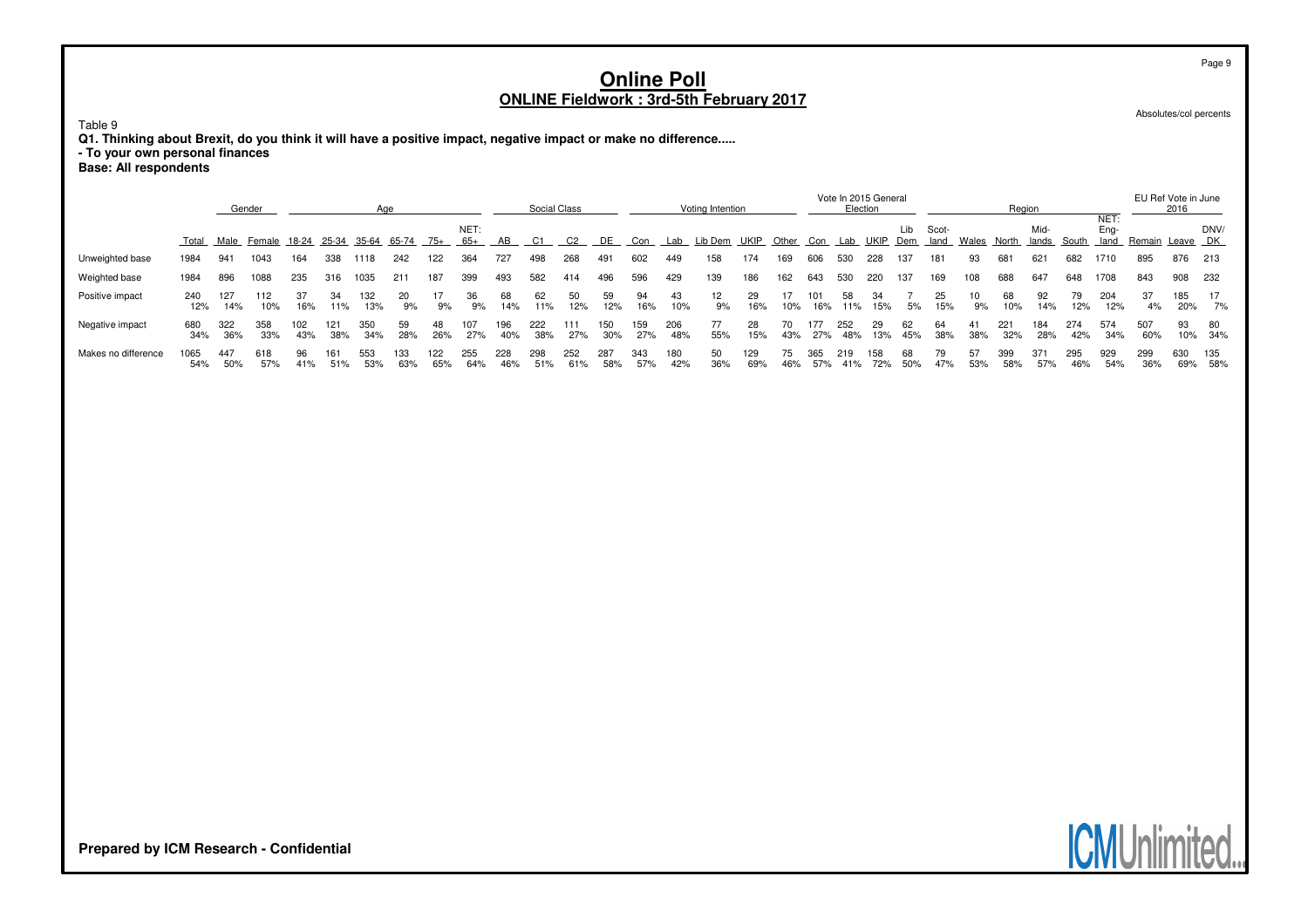Table 10

**Q1. Thinking about Brexit, do you think it will have a positive impact, negative impact or make no difference..... - On the way of life in Britain today in general Base: All respondents**

|                     |            | Gender<br>Age |            |             |            |            |            |            |               |            | Social Class |            |            |            |            | Voting Intention |            |           |            | Election   | Vote In 2015 General |            |               |           | Region     |               |            | NET:         | EU Ref Vote in June | 2016       |              |
|---------------------|------------|---------------|------------|-------------|------------|------------|------------|------------|---------------|------------|--------------|------------|------------|------------|------------|------------------|------------|-----------|------------|------------|----------------------|------------|---------------|-----------|------------|---------------|------------|--------------|---------------------|------------|--------------|
|                     | Total      | Male          | Female     | 18-24 25-34 |            | 35-64      | 65-74      | $/5+$      | NET:<br>$65+$ | AB         | C1           | C2         | DE         | Con        | Lab        | Lib Dem          | UKIP       | Other     | Con        | Lab        |                      | Lib<br>Dem | Scot-<br>land | Wales     | North      | Mid-<br>lands | South      | Eng-<br>land | Remain              | Leave DK   | DNV/         |
| Unweighted base     | 1984       | 941           | 1043       | 164         | 338        | 1118       | 242        | 122        | 364           | 727        | 498          | 268        | 491        | 602        | 449        | 158              | 174        | 169       | 606        | 530        | 228                  | 137        | 181           | 93        | 681        | 621           | 682        | 1710         | 895                 | 876        | 213          |
| Weighted base       | 1984       | 896           | 8801       | 235         | 316        | 1035       | 211        | 187        | 399           | 493        | 582          | 414        | 496        | 596        | 429        | 139              | 186        | 162       | 643        | 530        | 220                  | 137        | 169           | 108       | 688        | 647           | 648        | 1708         | 843                 | 908        | - 232        |
| Positive impact     | 806<br>41% | 373<br>42%    | 434<br>40% | 60<br>25%   | 32%        | 419<br>41% | 113<br>54% | 114<br>61% | 227<br>57%    | 177<br>36% | 206<br>35%   | 190<br>46% | 233<br>47% | 340<br>57% | 97<br>23%  | 33<br>24%        | 137<br>73% | 40<br>25% | 348<br>54% | 147<br>28% | 156<br>71%           | 29<br>22%  | 65<br>38%     | 40<br>37% | 262<br>38% | 276<br>43%    | 269<br>41% | 702<br>41%   | 90<br>11%           | 664<br>73% | 52<br>22%    |
| Negative impact     | 712<br>36% | 329<br>37%    | 383<br>35% | 115<br>49%  | 137<br>43% | 36%        | 52<br>25%  | 37<br>20%  | 89<br>22%     | 205<br>42% | 245<br>42%   | 123<br>30% | 139<br>28% | 123<br>21% | 247<br>58% | 79<br>57%        | 16<br>9%   | 86<br>53% | 145<br>23% | 267<br>50% | 16<br>7%             | 83<br>61%  | 45%           | 49<br>46% | 262<br>38% | 203<br>31%    | 246<br>38% | 586<br>34%   | 583<br>69%          | 41         | 88<br>5% 38% |
| Makes no difference | 466<br>23% | 194<br>22%    | 272<br>25% | 60<br>26%   | 78<br>25%  | 244<br>24% | 46<br>22%  | 37<br>20%  | 83<br>21%     | 23%        | 131<br>22%   | 00<br>24%  | 124<br>25% | 133<br>22% | 85<br>20%  | 27<br>20%        | 33<br>18%  | 35<br>22% | 150<br>23% | 116        | 48                   | 18%        | 17%           | 18<br>17% | 164<br>24% | 168<br>26%    | 133<br>21% | 419<br>25%   | 170<br>20%          | 203<br>22% | 92<br>40%    |

**Prepared by ICM Research - Confidential**

Page 10

Absolutes/col percents

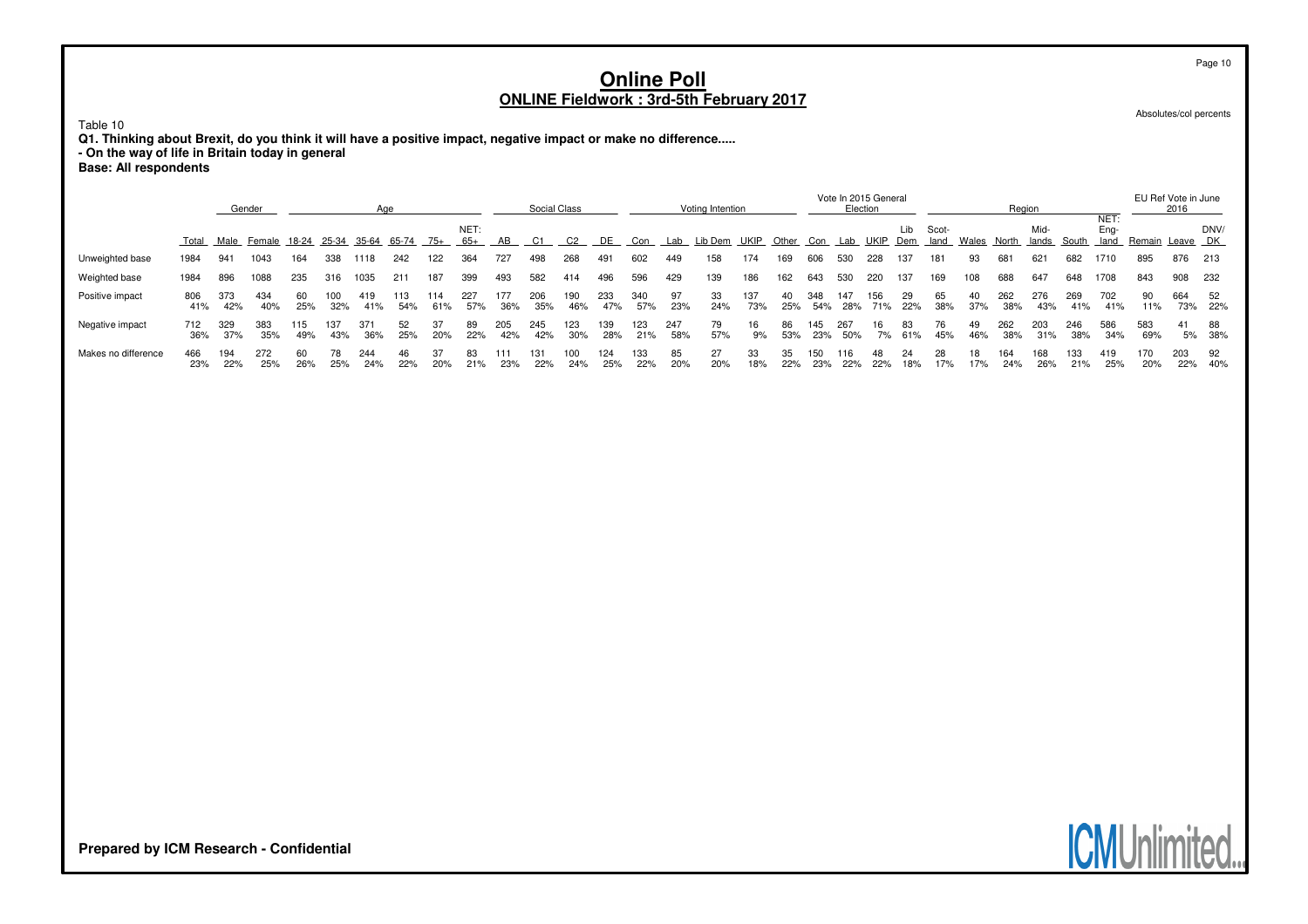Table 11

**Q2. How soon do you expect the Labour Party to return to government? Base: All respondents**

|                                                                                                       |            | Age<br>Gender |            |           |                      |            |           |           |               |            | Social Class |            |            |            |                      | Voting Intention |             |           |            | Election   | Vote In 2015 General |            |               |           | Region     |               |            | NET:         |            | EU Ref Vote in June<br>2016 |            |
|-------------------------------------------------------------------------------------------------------|------------|---------------|------------|-----------|----------------------|------------|-----------|-----------|---------------|------------|--------------|------------|------------|------------|----------------------|------------------|-------------|-----------|------------|------------|----------------------|------------|---------------|-----------|------------|---------------|------------|--------------|------------|-----------------------------|------------|
|                                                                                                       | Total      | Male          | Female     | 18-24     | 25-34 35-64          |            | 65-74     | $75+$     | NET:<br>$65+$ | AB         | C1           | C2         | DE         | Con        | Lab                  | Lib Dem          | <b>UKIP</b> | Other     | Con        | Lab        | <b>UKIP</b>          | Lib<br>Dem | Scot-<br>land | Wales     | North      | Mid-<br>lands | South      | Ena-<br>land | Remain     | Leave                       | DNV/<br>DK |
| Unweighted base                                                                                       | 1984       | 941           | 1043       | 164       | 338                  | 1118       | 242       | 122       | 364           | 727        | 498          | 268        | 491        | 602        | 449                  | 158              | 174         | 169       | 606        | 530        | 228                  | 137        | 181           | 93        | 681        | 621           | 682        | 1710         | 895        | 876                         | 213        |
| Weighted base                                                                                         | 1984       | 896           | 1088       | 235       | 316                  | 1035       | 211       | 187       | 399           | 493        | 582          |            | 496        | 596        | 429                  | 139              | 186         | 162       | 643        | 530        | 220                  | 137        | 169           | 08        | 688        | 647           | 648        | 1708         | 843        | 908                         | 232        |
| At the next General<br>Election, scheduled to<br>take place in three<br>years' time, the year<br>2020 | 297<br>15% | 117<br>13%    | 180<br>17% | 69<br>30% | 80<br>25%            | 124<br>12% | 17<br>8%  | 6<br>3%   | 23<br>6%      | 65<br>13%  | 95<br>16%    | 61<br>15%  | 75<br>15%  | 33<br>6%   | 177<br>41%           | 13<br>9%         | 18<br>10%   | 29<br>18% | 49<br>8%   | 141<br>27% | 16<br>7%             | 16<br>12%  | 10%           | 21<br>20% | 107<br>16% | 89<br>14%     | 101<br>16% | 259<br>15%   | 162<br>19% | 102<br>11%                  | 32<br>14%  |
| At the election after<br>that, in eight years'<br>time, the year 2025                                 | 358<br>18% | 193<br>22%    | 165<br>15% | 35<br>15% | 51<br>16%            | 203<br>20% | 19%       | 29<br>15% | 70<br>17%     | 120<br>24% | 115<br>20%   | 56<br>14%  | 67<br>13%  | 118<br>20% | 85<br>20%            | 38<br>27%        | 21<br>11%   | 38<br>23% | 110<br>17% | 114<br>21% | 33<br>15%            | 30%        | 24%           | 14<br>13% | 141<br>21% | 115<br>18%    | 102<br>16% | 304<br>18%   | 188<br>22% | 153<br>17%                  | 17<br>7%   |
| Not until the election<br>in 13 years' time, the<br>year 2030                                         | 251<br>13% | 177<br>20%    | 75<br>7%   | 27<br>11% | 22<br>7%             | 126<br>12% | 37<br>18% | 39<br>21% | 76<br>19%     | 74<br>15%  | 69<br>12%    | 59<br>14%  | 49<br>10%  | 116<br>19% | 18<br>4%             | 28<br>20%        | 38<br>20%   | 25<br>15% | 110<br>17% | 37<br>7%   | 45<br>20%            | 18<br>13%  | 29<br>17%     | 15<br>14% | 81<br>12%  | 77<br>12%     | 93<br>14%  | 208<br>12%   | 97<br>12%  | 133<br>15%                  | 21<br>9%   |
| Not until the election<br>in 18 years' time, the<br>vear 2035                                         | 64<br>3%   | 42<br>5%      | 23<br>2%   | 4<br>2%   | 2<br>$\star$         | 41<br>4%   | 5<br>2%   | 12<br>7%  | 17<br>4%      | 24<br>5%   | 15<br>3%     | 11<br>3%   | 13<br>3%   | 28<br>5%   | 4<br>$1\%$           | 3%               | 14<br>7%    | 6<br>4%   | 24<br>4%   | 12<br>2%   | 13<br>6%             | 3<br>2%    | 10<br>6%      | 4%        | 21<br>3%   | 20<br>3%      | 23<br>4%   | 50<br>3%     | 20<br>2%   | 36<br>4%                    | 8<br>4%    |
| Not until the election<br>in 23 years' time, the<br>year 2040                                         | 34<br>2%   | 14<br>2%      | 20<br>2%   | 2<br>1%   | $\overline{2}$<br>1% | 17<br>2%   | 13<br>6%  | $1\%$     | 14<br>4%      | 1%         | 15<br>3%     | 6<br>1%    | 9<br>2%    | 20<br>3%   | $\ddot{\phantom{1}}$ | 3<br>2%          | 6<br>3%     | 1%        | 15<br>2%   | 1%         | 8<br>4%              | 3<br>2%    |               | 2<br>2%   | 6<br>1%    | 15<br>2%      | 14<br>2%   | 32<br>2%     | 14<br>2%   | 18<br>2%                    | 3<br>1%    |
| Later than this, or<br>never                                                                          | 200<br>10% | 113<br>13%    | 86<br>8%   | 3%        | 21<br>7%             | 105<br>10% | 34<br>16% | 33<br>17% | 67<br>17%     | 40<br>8%   | 58<br>10%    | 44<br>11%  | 58<br>12%  | 96<br>16%  | 5<br>1%              | 10<br>7%         | 43<br>23%   | 15<br>9%  | 97<br>15%  | 14<br>3%   | 45<br>20%            | 8<br>6%    | 15<br>9%      | 6%        | 68<br>10%  | 67<br>10%     | 65<br>10%  | 177<br>10%   | 42<br>5%   | 138<br>15%                  | 19<br>8%   |
| Don't know                                                                                            | 780<br>39% | 241<br>27%    | 539<br>50% | 91<br>39% | 138<br>44%           | 419<br>40% | 64<br>30% | 68<br>36% | 132<br>33%    | 166<br>34% | 214<br>37%   | 176<br>43% | 224<br>45% | 184<br>31% | 138<br>32%           | 44<br>32%        | 46<br>25%   | 48<br>30% | 239<br>37% | 205<br>39% | 61<br>28%            | 47<br>35%  | 57<br>34%     | 45<br>42% | 264<br>38% | 265<br>41%    | 251<br>39% | 677<br>40%   | 320<br>38% | 328<br>36%                  | 131<br>56% |

Absolutes/col percents

**ICMUnlimited.**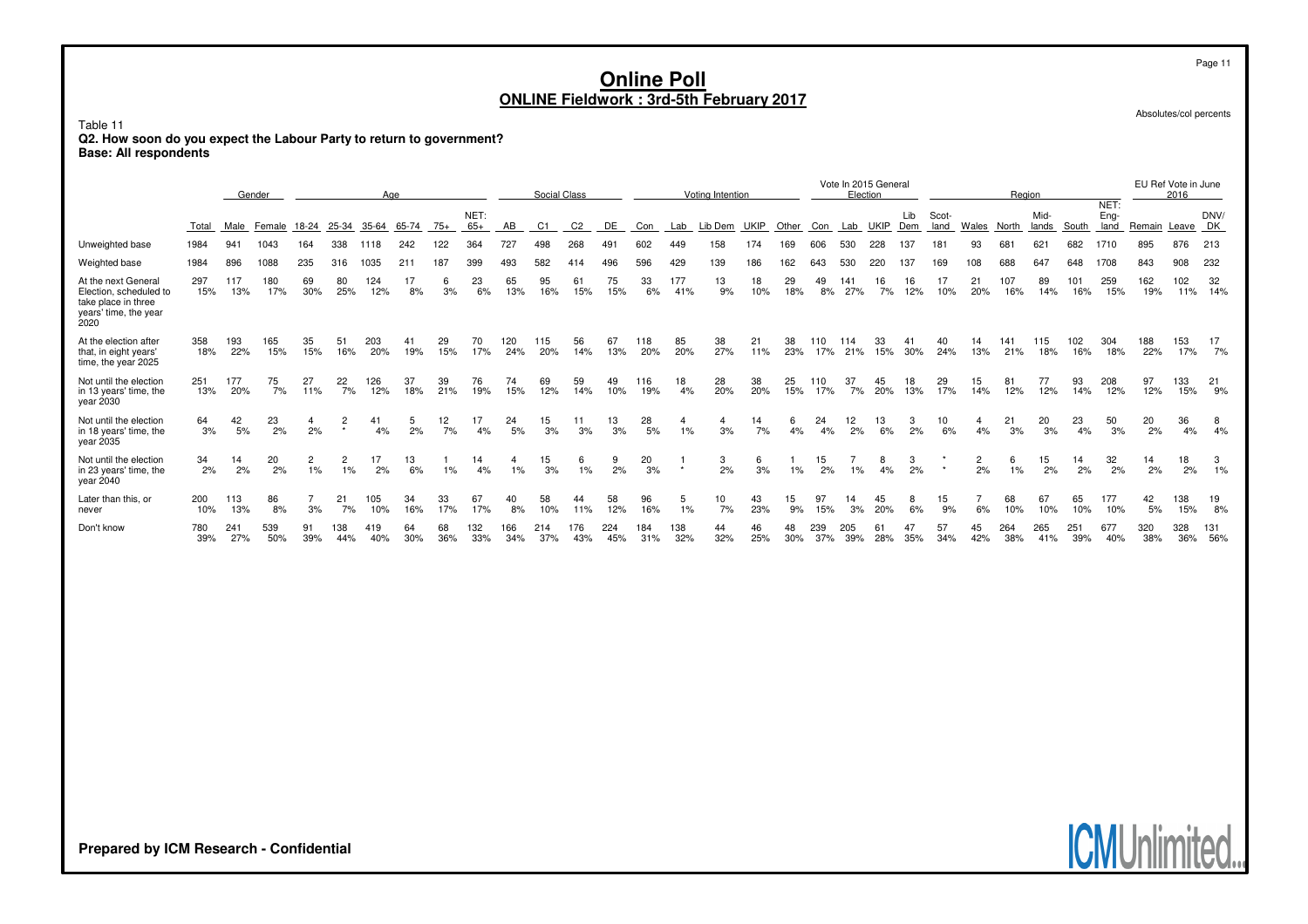Absolutes/col percents

Page 12

#### Table 12

**Q3. Thinking about the relationship that Britain has with the USA and its new President, Donald Trump, which one of the following do you most agree with? Base: All respondents**

|                                                                                                                                                                                                                                                                       | Aae<br>Gender |            |            |            |            |            |            |            |               |            | Social Class   |                |            |            |            | Voting Intention |             |           |            | Vote In 2015 General<br>Election |            |            |               |           | Region     |               |            |                      |            | EU Ref Vote in June<br>2016 |            |
|-----------------------------------------------------------------------------------------------------------------------------------------------------------------------------------------------------------------------------------------------------------------------|---------------|------------|------------|------------|------------|------------|------------|------------|---------------|------------|----------------|----------------|------------|------------|------------|------------------|-------------|-----------|------------|----------------------------------|------------|------------|---------------|-----------|------------|---------------|------------|----------------------|------------|-----------------------------|------------|
|                                                                                                                                                                                                                                                                       | Total         | Male       | Female     | 18-24      | 25-34      | 35-64      | 65-74      | $75+$      | NET:<br>$65+$ | AB         | C <sub>1</sub> | C <sub>2</sub> | DE.        | Con        | Lab        | Lib Dem          | <b>UKIP</b> | Other     | Con        | Lab                              | UKIP       | Lib<br>Dem | Scot-<br>land | Wales     | North      | Mid-<br>lands | South      | NET:<br>Eng-<br>land | Remain     | Leave                       | DNV/<br>DK |
| Unweighted base                                                                                                                                                                                                                                                       | 1984          | 941        | 1043       | 164        | 338        | 1118       | 242        | 122        | 364           | 727        | 498            | 268            | 491        | 602        | 449        | 158              | 174         | 169       | 606        | 530                              | 228        | 137        | 181           | 93        | 681        | 621           | 682        | 1710                 | 895        | 876                         | 213        |
| Weighted base                                                                                                                                                                                                                                                         | 1984          | 896        | 1088       | 235        | 316        | 1035       | 211        | 187        | 399           | 493        | 582            | 414            | 496        | 596        | 429        | 139              | 186         | 162       | 643        | 530                              | 220        | 137        | 169           | 108       | 688        | 647           | 648        | 1708                 | 843        | 908                         | 232        |
| Britain should be a<br>trusted partner.<br>offering guidance when<br>necessary and being as<br>or more<br>supportive of President<br>Trump than any other<br>nation, in the hope of<br>getting a favourable<br>trade deal and a<br>continued special<br>relationship. | 307<br>15%    | 173<br>19% | 134<br>12% | 41<br>18%  | 54<br>17%  | 158<br>15% | 28<br>13%  | 25<br>13%  | 54<br>13%     | 86<br>17%  | 89<br>15%      | 55<br>13%      | 77<br>16%  | 125<br>21% | 51<br>12%  | 10<br>7%         | 53<br>29%   | 25<br>15% | 135<br>21% | 56<br>11%                        | 50<br>23%  | 14<br>10%  | 28<br>17%     | 14<br>13% | 91<br>13%  | 110<br>17%    | 106<br>16% | 264<br>15%           | 94<br>11%  | 190<br>21%                  | 23<br>10%  |
| Britain should be<br>balanced and<br>diplomatic, offering<br>support and criticism<br>when it feels necessary<br>to do so.                                                                                                                                            | 1129<br>57%   | 527<br>59% | 603<br>55% | 109<br>46% | 153<br>49% | 610<br>59% | 138<br>65% | 119<br>64% | 257<br>65%    | 292<br>59% | 346<br>59%     | 240<br>58%     | 252<br>51% | 396<br>66% | 220<br>51% | 88<br>63%        | 118<br>64%  | 83<br>51% | 414<br>64% | 289<br>55%                       | 149<br>68% | 90<br>66%  | 92<br>55%     | 66<br>61% | 401<br>58% | 364<br>56%    | 365<br>56% | 972<br>57%           | 484<br>57% | 568<br>62%                  | 77<br>33%  |
| Britain should stand<br>back, and adopt a tough<br>approach, condemning<br>the introduction of<br>measures that<br>Britain believes would<br>be harmful.                                                                                                              | 376<br>19%    | 155<br>17% | 221<br>20% | 54<br>23%  | 65<br>20%  | 192<br>19% | 35<br>17%  | 30<br>16%  | 66<br>16%     | 93<br>19%  | 110<br>19%     | 65<br>16%      | 108<br>22% | 53<br>9%   | 134<br>31% | 37<br>27%        | 8<br>4%     | 48<br>29% | 60<br>9%   | 142<br>27%                       | 14<br>6%   | 30<br>22%  | 37<br>22%     | 22<br>20% | 133<br>19% | 117<br>18%    | 125<br>19% | 317<br>19%           | 228<br>27% | 98<br>11%                   | 49<br>21%  |
| Don't know                                                                                                                                                                                                                                                            | 172<br>9%     | 41<br>5%   | 130<br>12% | 30<br>13%  | 44<br>14%  | 75<br>7%   | 10<br>5%   | 13<br>7%   | 22<br>6%      | 23<br>5%   | 37<br>6%       | 53<br>13%      | 59<br>12%  | 22<br>4%   | 24<br>6%   | 3%               | 6<br>3%     | 4%        | 34<br>5%   | 42<br>8%                         | 3%         | 3<br>2%    | 6%            | 6<br>5%   | 63<br>9%   | 57<br>9%      | 52<br>8%   | 155<br>9%            | 36<br>4%   | 53<br>6%                    | 83<br>36%  |



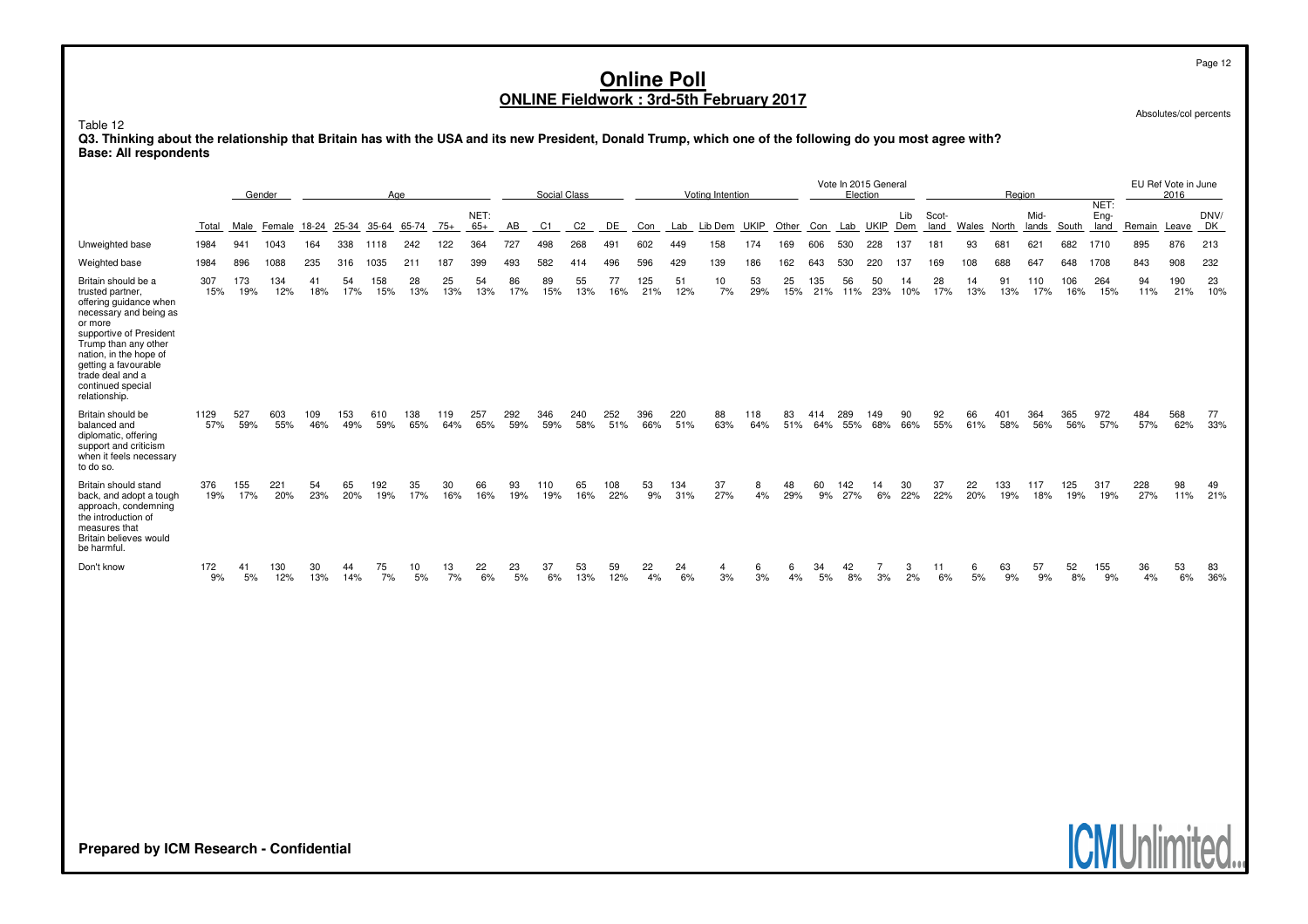Absolutes/col percents

Page 13

#### Table 13 **ClassificationBase: All respondents**

|                 | Unweighted<br>Total | Weighted<br>Total |
|-----------------|---------------------|-------------------|
| Unweighted base | 1984                | 1984              |
| Weighted base   | 1984                | 1984              |
| Gender          |                     |                   |
| Male            | 941<br>47%          | 896<br>45%        |
| Female          | 1043<br>53%         | 1088<br>55%       |
| Age             |                     |                   |
| 18-24           | 164<br>8%           | 235<br>12%        |
| 25-34           | 338<br>17%          | 316<br>16%        |
| 35-44           | 415<br>21%          | 385<br>19%        |
| 45-54           | 374<br>19%          | 350<br>18%        |
| 55-64           | 329<br>17%          | 300<br>15%        |
| $65+$           | 364<br>18%          | 399<br>20%        |
| Average age     | 47.70               | 47.51             |



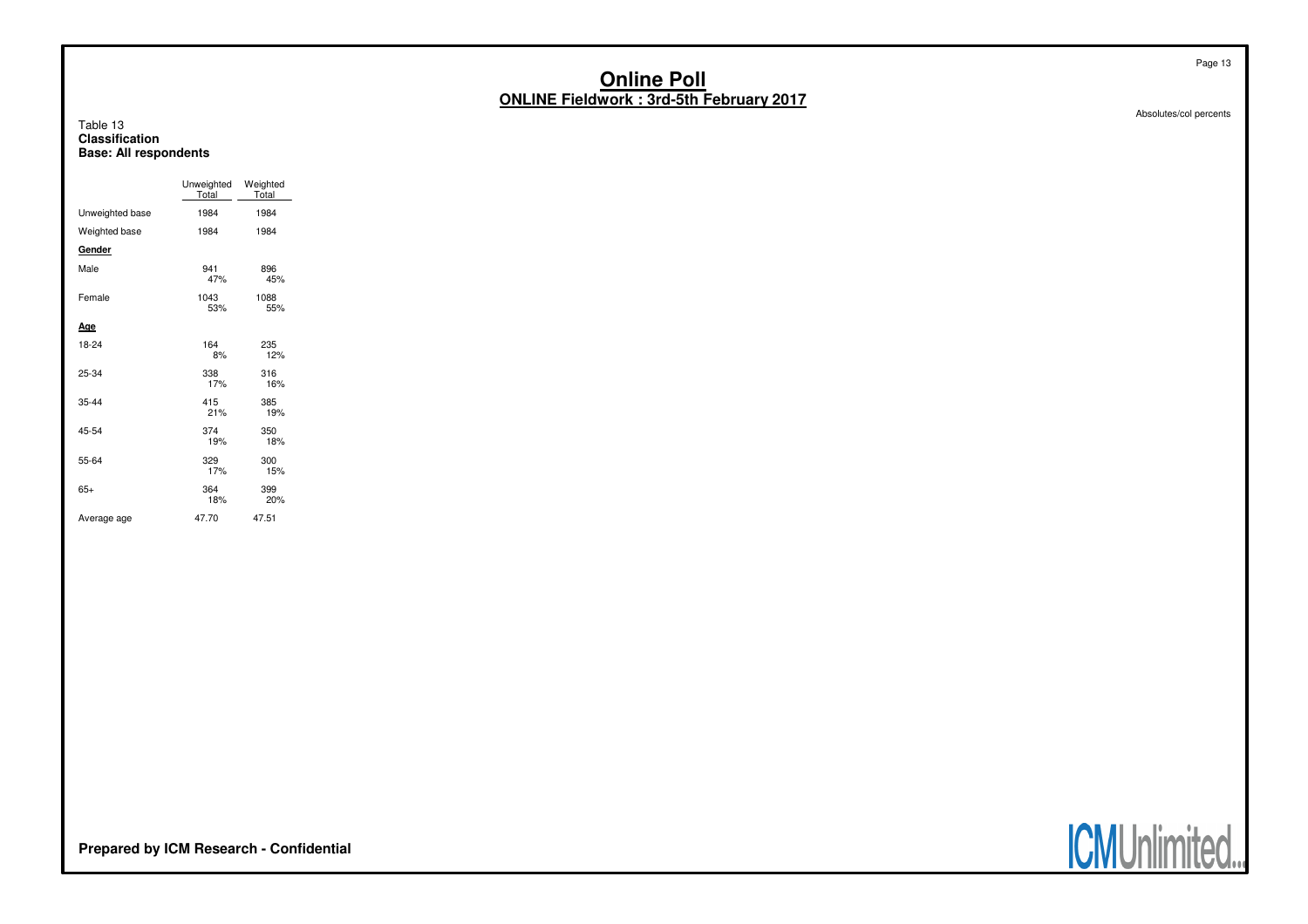Absolutes/col percents

Page 14

#### Table 13 **ClassificationBase: All respondents**

|                     | Unweighted<br>Total | Weighted<br>Total |
|---------------------|---------------------|-------------------|
| Weighted base       | 1984                | 1984              |
| <b>Social Grade</b> |                     |                   |
| AB                  | 727<br>37%          | 493<br>25%        |
| C <sub>1</sub>      | 498<br>25%          | 582<br>29%        |
| C <sub>2</sub>      | 268<br>14%          | 414<br>21%        |
| DE                  | 491<br>25%          | 496<br>25%        |
| Region              |                     |                   |
| North               | 681<br>34%          | 688<br>35%        |
| Midlands            | 621<br>31%          | 647<br>33%        |
| South               | 682<br>34%          | 648<br>33%        |



**Prepared by ICM Research - Confidential**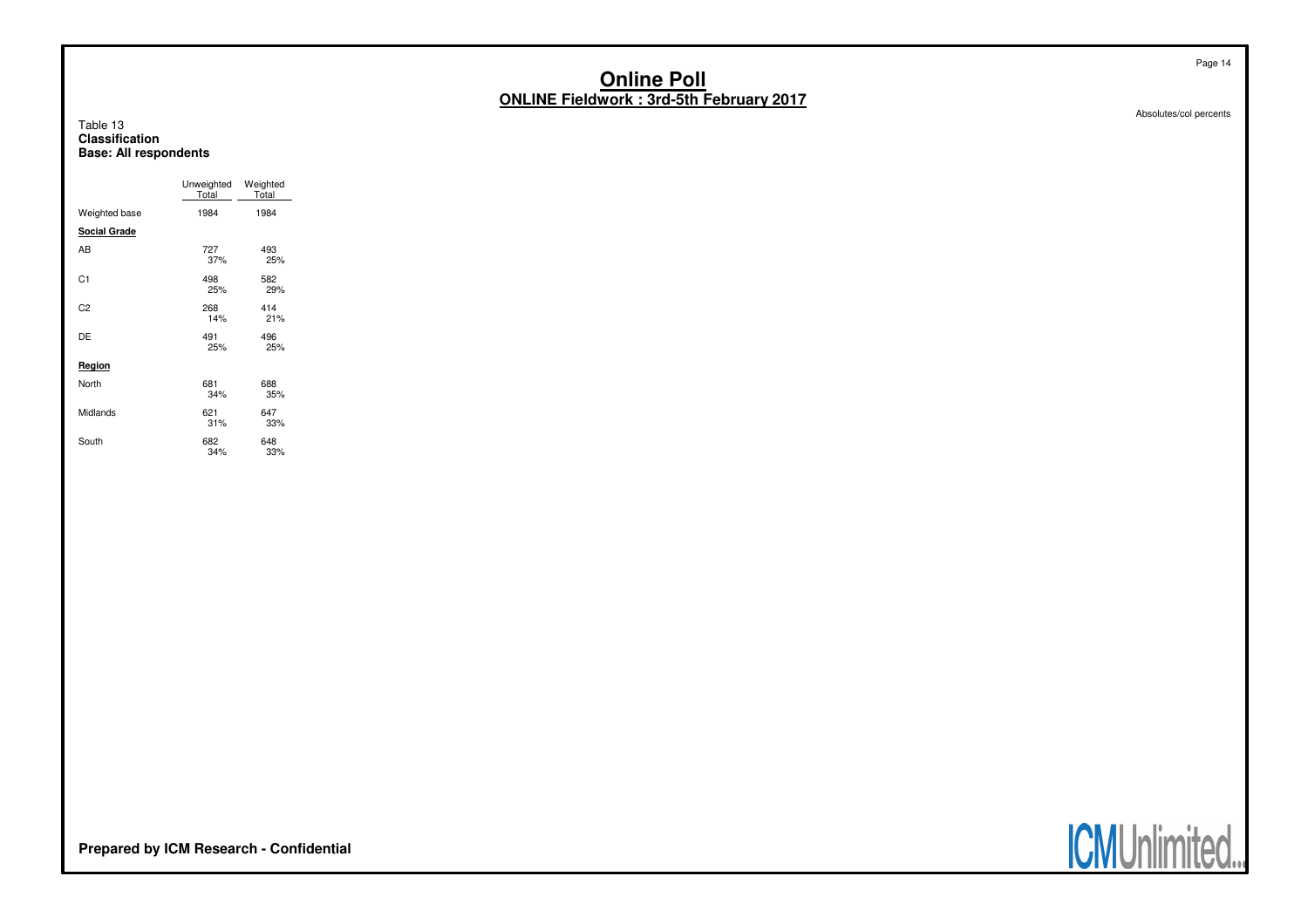#### Table 13 **ClassificationBase: All respondents**

|                                                                   | Unweighted Weighted<br>Total | Total      |  |  |
|-------------------------------------------------------------------|------------------------------|------------|--|--|
| Weighted base                                                     | 1984                         | 1984       |  |  |
| <b>Working status</b>                                             |                              |            |  |  |
| Full-time                                                         | 851<br>43%                   | 849<br>43% |  |  |
| Part-time                                                         | 315<br>16%                   | 250<br>13% |  |  |
| Not working but seeking<br>work or temporarily<br>unemployed/sick | 78<br>4%                     | 86<br>4%   |  |  |
| Not working/Not seeking<br>work                                   | 87<br>4%                     | 86<br>4%   |  |  |
| Retired                                                           | 427<br>22%                   | 443<br>22% |  |  |
| Student                                                           | 70<br>4%                     | 95<br>5%   |  |  |
| House person/Housewife/<br>Househusband                           | 156<br>8%                    | 176<br>9%  |  |  |
| Q.C Voting in May 7th 2015 General Election                       |                              |            |  |  |
| Conservative                                                      | 606<br>31%                   | 643<br>32% |  |  |
| Labour                                                            | 530<br>27%                   | 530<br>27% |  |  |
| UK Independence Party<br>(UKIP)                                   | 228<br>11%                   | 220<br>11% |  |  |
| Liberal Democrat/<br>Liberal                                      | 137<br>7%                    | 137<br>7%  |  |  |
| <b>Scottish National</b><br>Party/SNP                             | 75<br>4%                     | 77<br>4%   |  |  |
| Plaid Cymru                                                       | 14<br>1%                     | 15<br>1%   |  |  |
| Green Party                                                       | 90<br>5%                     | 76<br>4%   |  |  |
| Another party                                                     | 8<br>٠                       | 6<br>٠     |  |  |
| Did not vote                                                      | 228<br>11%                   | 222<br>11% |  |  |
| Don't know                                                        | 34<br>2%                     | 31<br>2%   |  |  |
| Prefer not to say                                                 | 34<br>2%                     | 26<br>1%   |  |  |

Absolutes/col percents